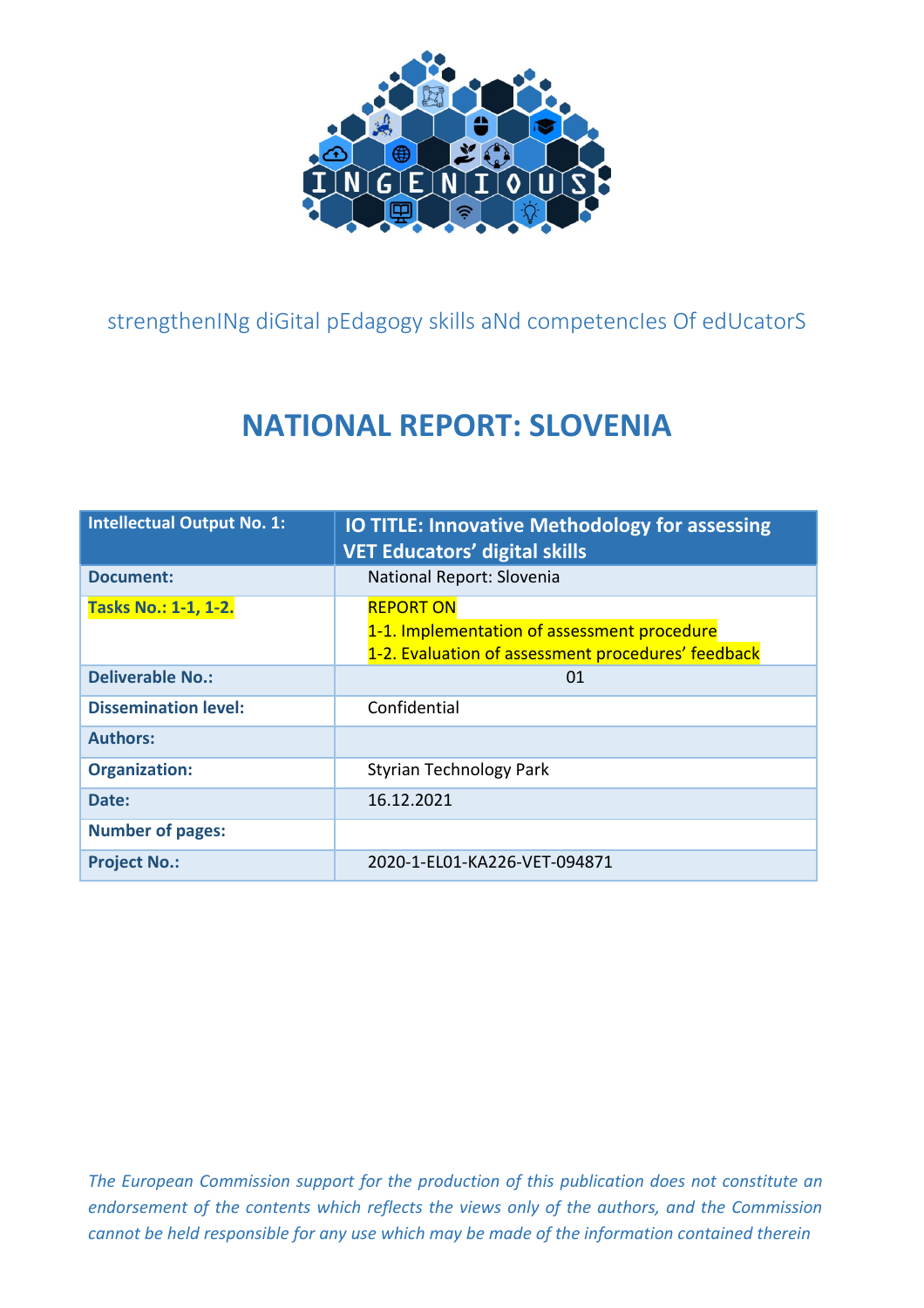

#### Disclaimer

Responsibility for the information and views set out in this report lies entirely with the authors. Reproduction is authorized provided the source is acknowledged.

\_\_\_\_\_\_\_\_\_\_\_\_\_\_\_\_\_\_\_\_\_\_\_\_\_\_\_\_\_\_\_\_\_\_\_\_\_\_\_\_\_\_\_\_\_\_\_\_\_\_\_\_\_\_

Information contained in our published works has been obtained by the authors from sources believed to be reliable. However, neither this consortium nor its authors guarantee the accuracy or completeness of any information published herein and this consortium nor its authors shall be responsible for any errors, omissions, or claims for damages with regard to the accuracy or sufficiency of the information contained in this consortium publications.

\_\_\_\_\_\_\_\_\_\_\_\_\_\_\_\_\_\_\_\_\_\_\_\_\_\_\_\_\_\_\_\_\_\_\_\_\_\_\_\_\_\_\_\_\_\_\_\_\_\_\_\_\_\_\_\_\_\_\_\_\_\_

Co-funded by the Erasmus+ Programme of the European Union



Project Number: 2020-1-EL01-KA226-VET-094871 Project Duration: 01/03/2021 - 28/02/2023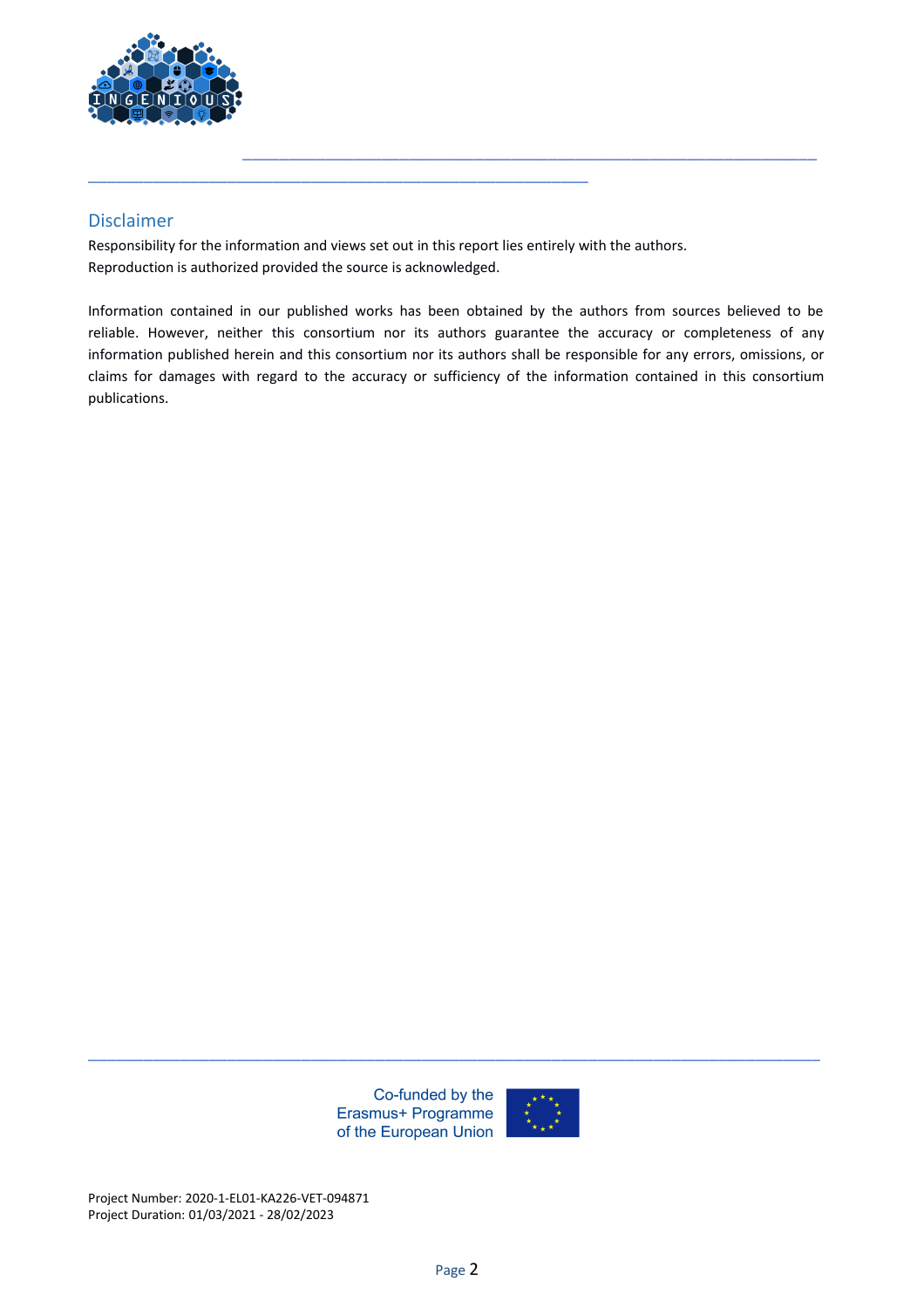

## Document History

| <b>Version</b> | <b>Date</b> | <b>Author</b> | Reviewer              | <b>Description</b> |
|----------------|-------------|---------------|-----------------------|--------------------|
| 1.0            | 1.11.2021   |               | <b>Boriss Misnevs</b> | First draft        |
| $\cdots$       |             |               |                       | Second draft       |
| $\cdots$       |             |               |                       |                    |
|                |             |               |                       |                    |
| Final          |             |               |                       | Final              |
|                |             |               |                       |                    |
|                |             |               |                       |                    |

\_\_\_\_\_\_\_\_\_\_\_\_\_\_\_\_\_\_\_\_\_\_\_\_\_\_\_\_\_\_\_\_\_\_\_\_\_\_\_\_\_\_\_\_\_\_\_\_\_\_\_\_\_\_

\_\_\_\_\_\_\_\_\_\_\_\_\_\_\_\_\_\_\_\_\_\_\_\_\_\_\_\_\_\_\_\_\_\_\_\_\_\_\_\_\_\_\_\_\_\_\_\_\_\_\_\_\_\_\_\_\_\_\_\_\_\_

## Author(s) contact information

| <b>Name</b>   | <b>Organization</b>            | E-mail       |
|---------------|--------------------------------|--------------|
| Borut Jurišić | <b>Styrian Technology Park</b> | borut@stp.si |
|               |                                |              |
|               |                                |              |

Co-funded by the<br>Erasmus+ Programme of the European Union



Project Number: 2020-1-EL01-KA226-VET-094871 Project Duration: 01/03/2021 - 28/02/2023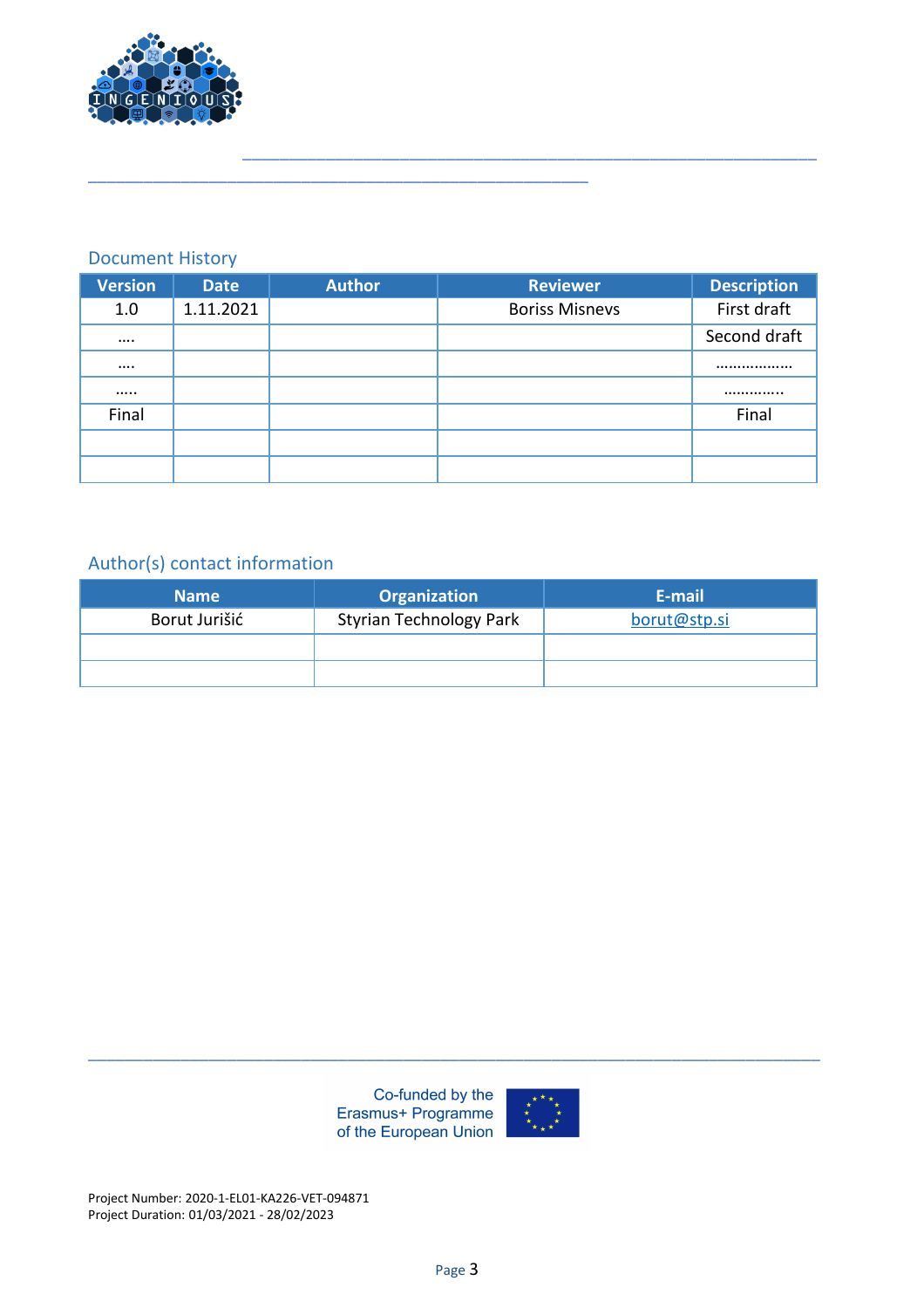

## Table of Contents

| strengthenINg diGital pEdagogy skills aNd competencles Of edUcatorS1                |  |
|-------------------------------------------------------------------------------------|--|
|                                                                                     |  |
|                                                                                     |  |
|                                                                                     |  |
|                                                                                     |  |
|                                                                                     |  |
|                                                                                     |  |
|                                                                                     |  |
| 1.1.2Definition and formation of criteria and instructions for conducting a survey6 |  |
|                                                                                     |  |
|                                                                                     |  |
| 1-2.1 Calculation of quantitative data and analysis of the information received8    |  |
|                                                                                     |  |
|                                                                                     |  |
|                                                                                     |  |
|                                                                                     |  |
|                                                                                     |  |
|                                                                                     |  |
|                                                                                     |  |
|                                                                                     |  |

\_\_\_\_\_\_\_\_\_\_\_\_\_\_\_\_\_\_\_\_\_\_\_\_\_\_\_\_\_\_\_\_\_\_\_\_\_\_\_\_\_\_\_\_\_\_\_\_\_\_\_\_\_\_\_\_\_\_\_\_\_\_

Co-funded by the<br>Erasmus+ Programme<br>of the European Union

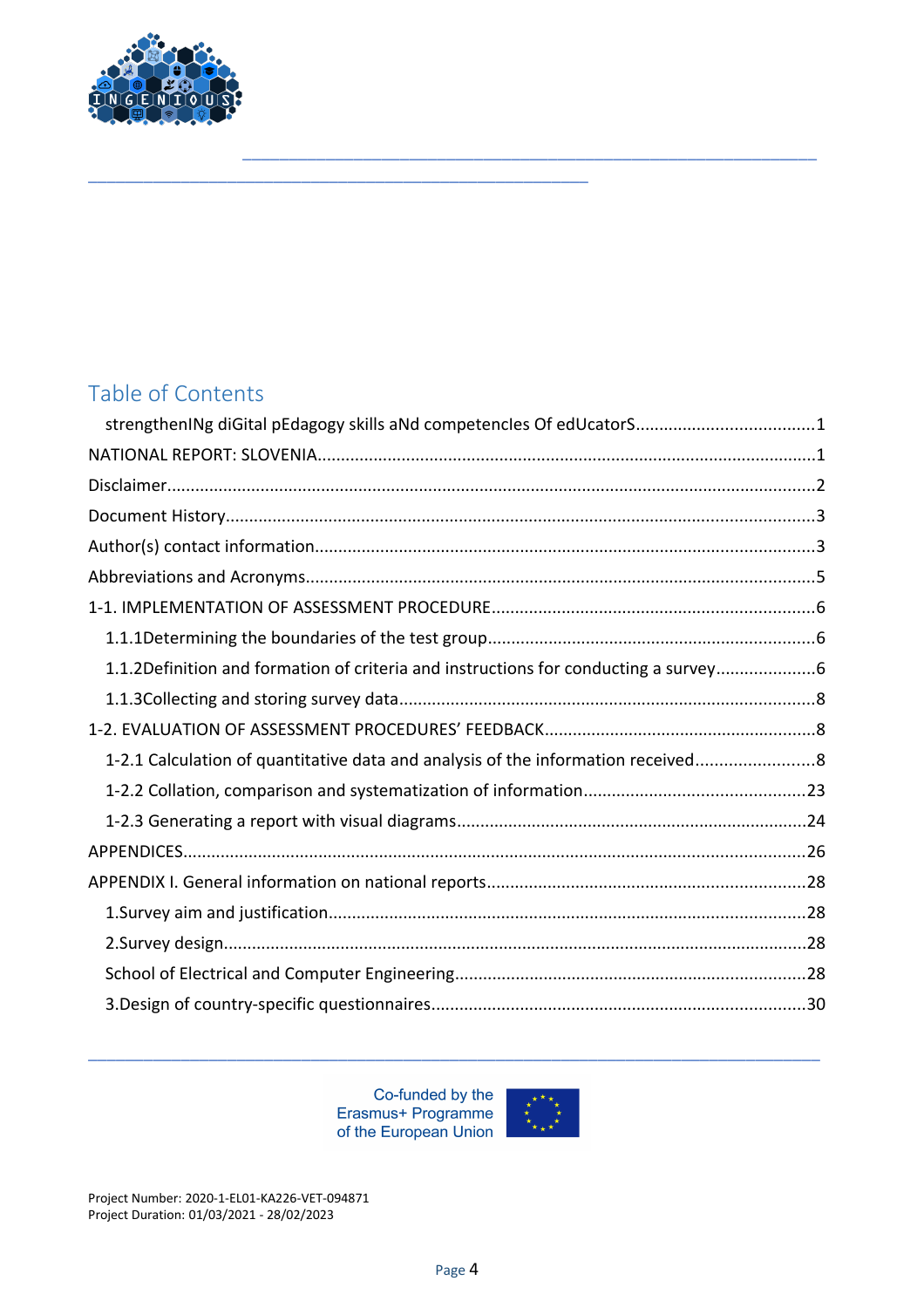

\_\_\_\_\_\_\_\_\_\_\_\_\_\_\_\_\_\_\_\_\_\_\_\_\_\_\_\_\_\_\_\_\_\_\_\_\_\_\_\_\_\_\_\_\_\_\_\_\_\_\_\_\_\_\_\_\_\_\_\_\_\_

## Abbreviations and Acronyms

| <b>Abbreviations and Acronyms:</b> |  |  |  |
|------------------------------------|--|--|--|
|                                    |  |  |  |
|                                    |  |  |  |
|                                    |  |  |  |
|                                    |  |  |  |
|                                    |  |  |  |

Co-funded by the<br>Erasmus+ Programme of the European Union



Project Number: 2020-1-EL01-KA226-VET-094871 Project Duration: 01/03/2021 - 28/02/2023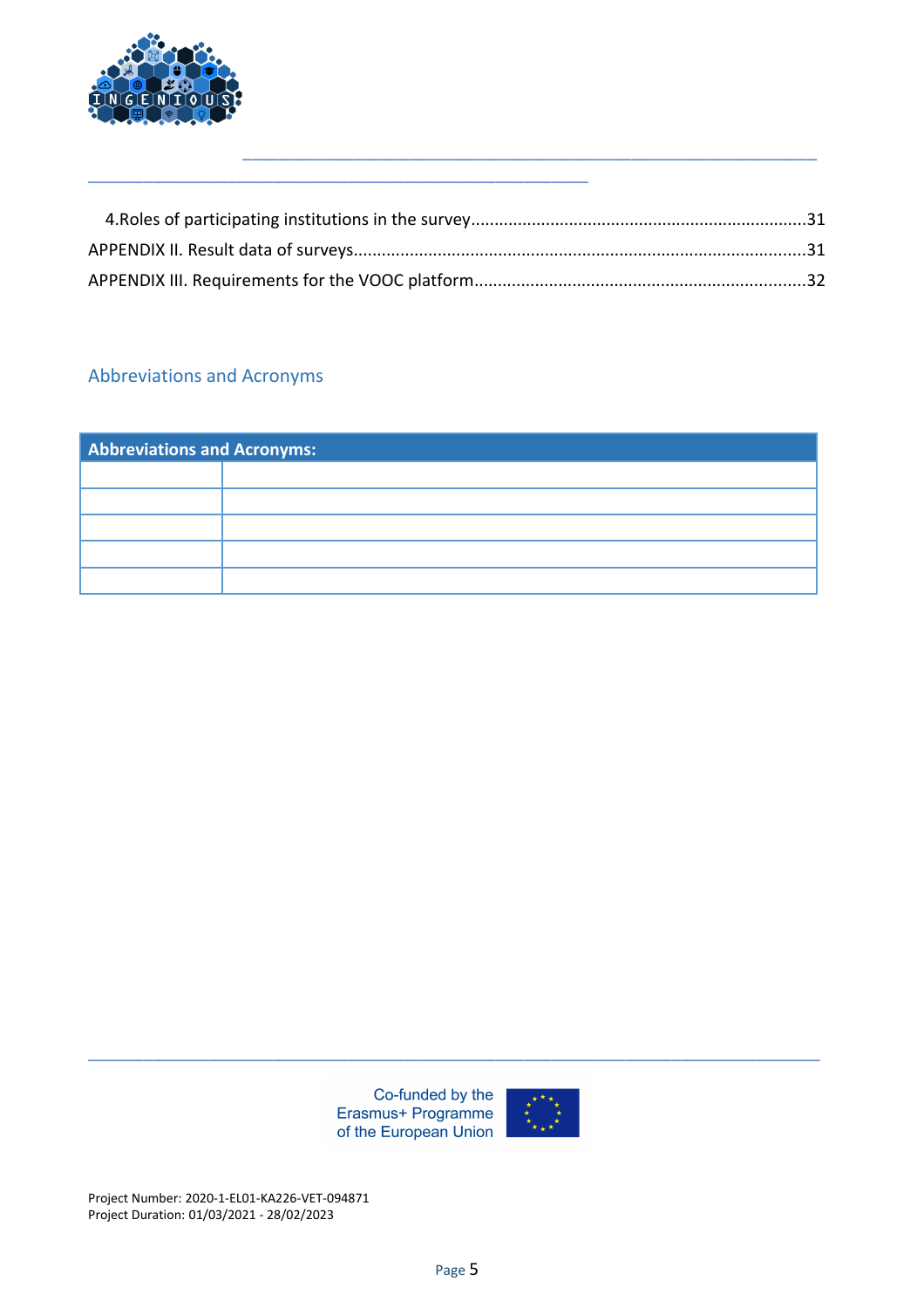

## 1-1. IMPLEMENTATION OF ASSESSMENT PROCEDURE

\_\_\_\_\_\_\_\_\_\_\_\_\_\_\_\_\_\_\_\_\_\_\_\_\_\_\_\_\_\_\_\_\_\_\_\_\_\_\_\_\_\_\_\_\_\_\_\_\_\_\_\_\_\_

## 1.1.1 Determining the boundaries of the test group

Within the INGENIOUS project the partnership is trying to enhance the digital skills of VET providers in the field of Green Economy, making the VET providers the main target group of the survey.

\_\_\_\_\_\_\_\_\_\_\_\_\_\_\_\_\_\_\_\_\_\_\_\_\_\_\_\_\_\_\_\_\_\_\_\_\_\_\_\_\_\_\_\_\_\_\_\_\_\_\_\_\_\_\_\_\_\_\_\_\_\_

In cooperation between project partners STP and TSI 6 questionnaires were set up to cover various possible groups of VET providers, from their respective fields. This way the survey was more relevant for specific VET providers, as they are not all from the identical field (varying from agriculture to waste management). The bulk of the questions were identical, with only specific questions being included that target the specific group.

The survey was sent to various VET providers who are dealing with Green Economy and 21 complete responses from 3 different fields were collected.

That way we assure our assessment variety in answers, expertise and experience which makes the results reliable and sustainable.

\_\_\_\_\_\_\_\_\_\_\_\_\_\_\_\_\_\_\_\_\_\_\_\_\_\_\_\_\_\_\_\_\_\_\_\_\_\_\_\_\_\_\_\_\_\_\_\_\_\_\_\_\_\_\_\_\_\_\_\_\_\_\_\_\_\_\_\_\_\_\_\_\_\_\_\_\_\_\_

## 1.1.2 Definition and formation of criteria and instructions for conducting a survey

Co-funded by the Erasmus+ Programme of the European Union

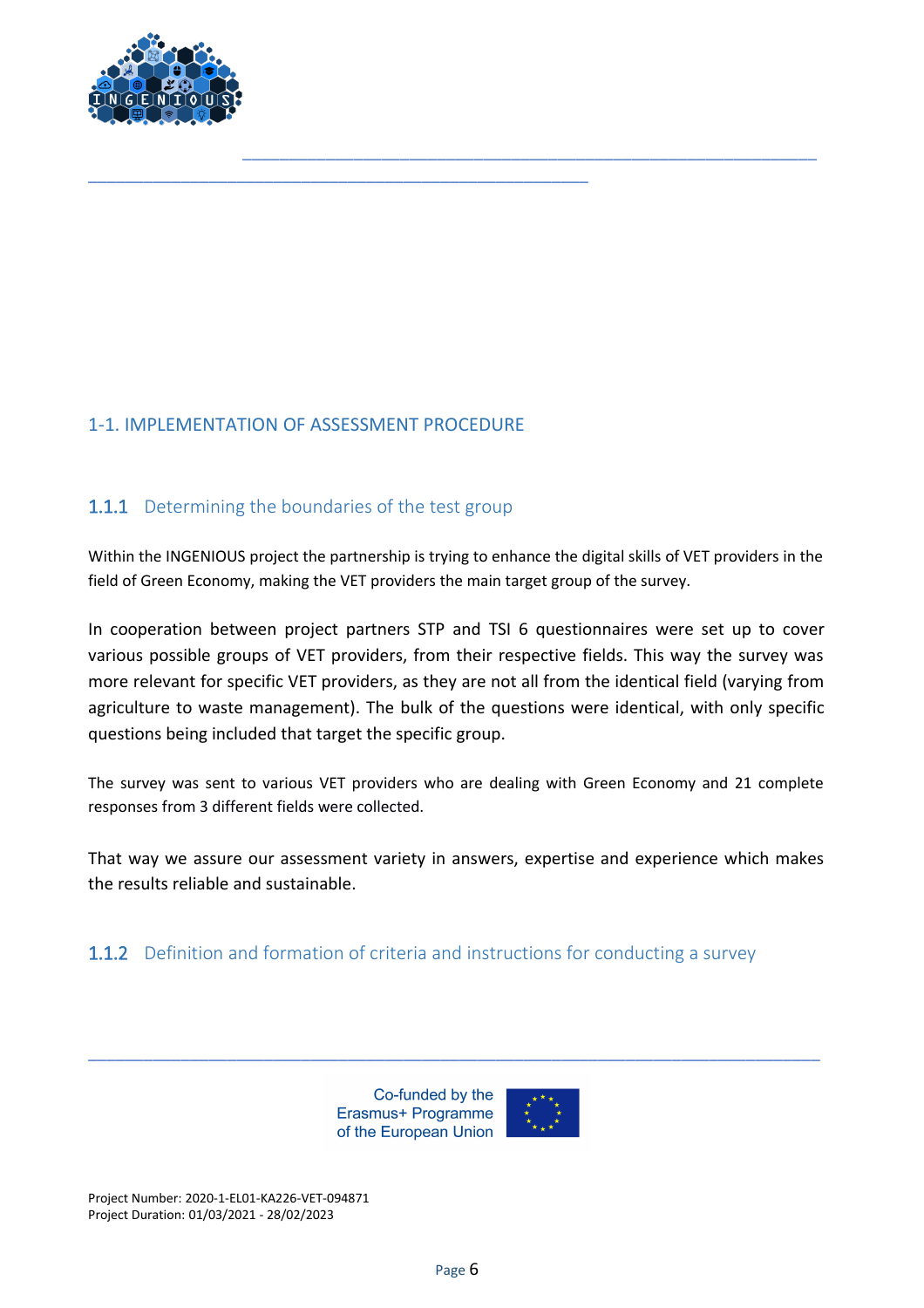

STP is the first Slovenian technology park and it has ties with both businesses and VET providers (public and private), therefore it has used its connection to present the project goals and aims. The stakeholders could contribute to the development of training materials by filling out the survey helping prepare the state of play overview of the situation about using digital competences both in the learning process and outside of it. The final outcome of the project will help the VET providers improve their capacity of using digital skills as part of the preparation and implementation of their working processes.

\_\_\_\_\_\_\_\_\_\_\_\_\_\_\_\_\_\_\_\_\_\_\_\_\_\_\_\_\_\_\_\_\_\_\_\_\_\_\_\_\_\_\_\_\_\_\_\_\_\_\_\_\_\_

\_\_\_\_\_\_\_\_\_\_\_\_\_\_\_\_\_\_\_\_\_\_\_\_\_\_\_\_\_\_\_\_\_\_\_\_\_\_\_\_\_\_\_\_\_\_\_\_\_\_\_\_\_\_\_\_\_\_\_\_\_\_

The survey was distributed through e-mails to the responsible people from VET providers, who then further distributed it to relevant individuals within their organisation.

> Co-funded by the Erasmus+ Programme of the European Union



Project Number: 2020-1-EL01-KA226-VET-094871 Project Duration: 01/03/2021 - 28/02/2023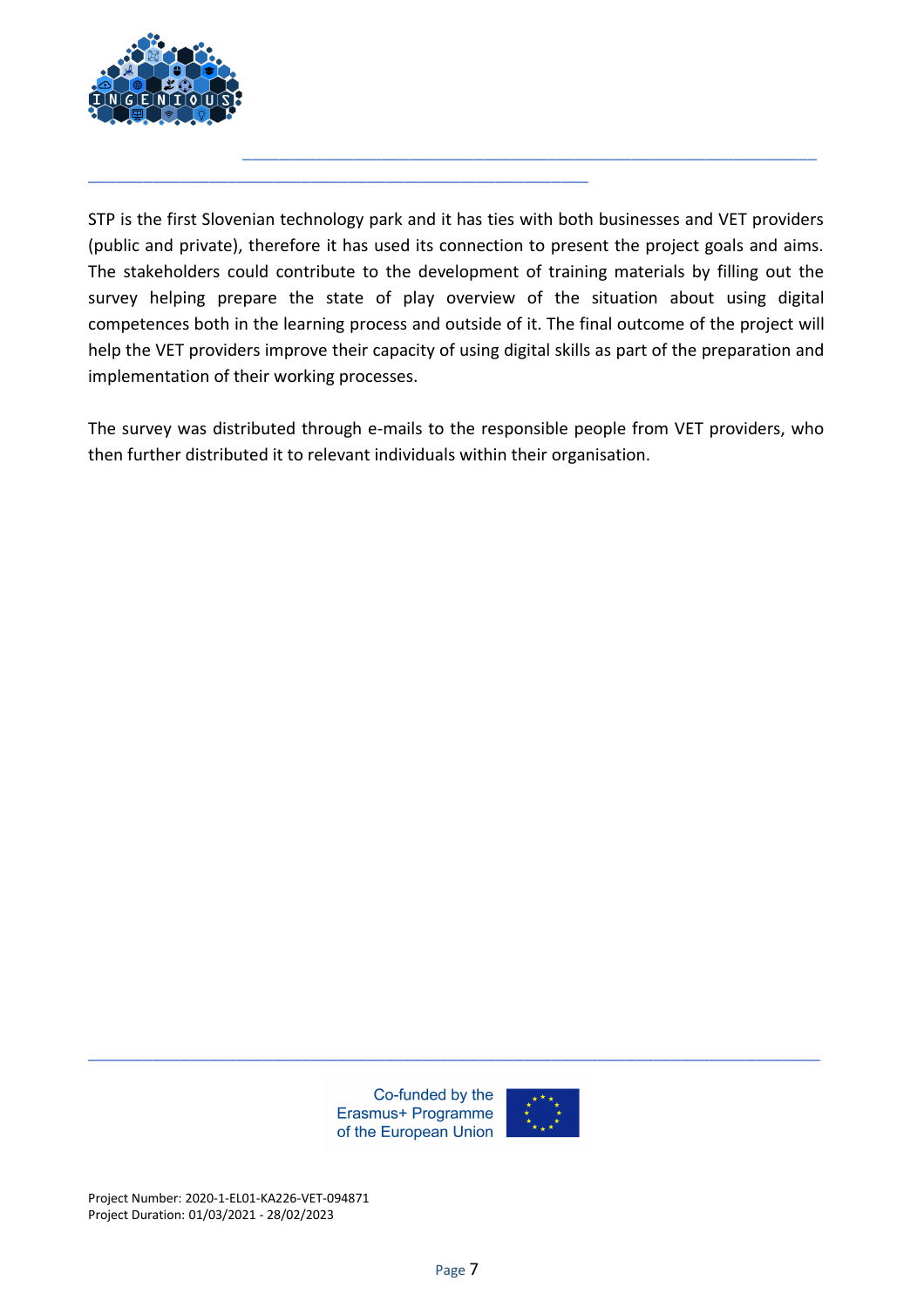

## 1.1.3 Collecting and storing survey data

\_\_\_\_\_\_\_\_\_\_\_\_\_\_\_\_\_\_\_\_\_\_\_\_\_\_\_\_\_\_\_\_\_\_\_\_\_\_\_\_\_\_\_\_\_\_\_\_\_\_\_\_\_\_

In order to collect the survey data, Google Drive platform was used and the questions were prepared in Google Forms, from where the links were sent out to the VET providers. The survey was translated into the national (Slovene) language.

\_\_\_\_\_\_\_\_\_\_\_\_\_\_\_\_\_\_\_\_\_\_\_\_\_\_\_\_\_\_\_\_\_\_\_\_\_\_\_\_\_\_\_\_\_\_\_\_\_\_\_\_\_\_\_\_\_\_\_\_\_\_

Google's analytical capability for Google Forms was used for the preliminary analysis of the feedback obtained (see Appendix II – in national language).

The surveys were organised as: A1, A2, A3, A4, A5 and A6. No replies were collected for surveys A1, A2 or A4, with only 2 replies provided for studies A3 and A6, and 13 full and 1 partial replies for study A5.

In total, 22 people responded to the survey, although with some questions allowing for multiple answers, there are questions with more than 22 responses possible. Also, 21 person did not complete the survey (after question 3 in the general part there are only 21 people still providing answers).

## 1-2. EVALUATION OF ASSESSMENT PROCEDURES' FEEDBACK

## 1-2.1 Calculation of quantitative data and analysis of the information received

Profile of respondents were collected through the general questions, however, as multiple answers were possible, the value for each is recalculated based on the number of responses given (not number of people filling out the survey).

\_\_\_\_\_\_\_\_\_\_\_\_\_\_\_\_\_\_\_\_\_\_\_\_\_\_\_\_\_\_\_\_\_\_\_\_\_\_\_\_\_\_\_\_\_\_\_\_\_\_\_\_\_\_\_\_\_\_\_\_\_\_\_\_\_\_\_\_\_\_\_\_\_\_\_\_\_\_\_

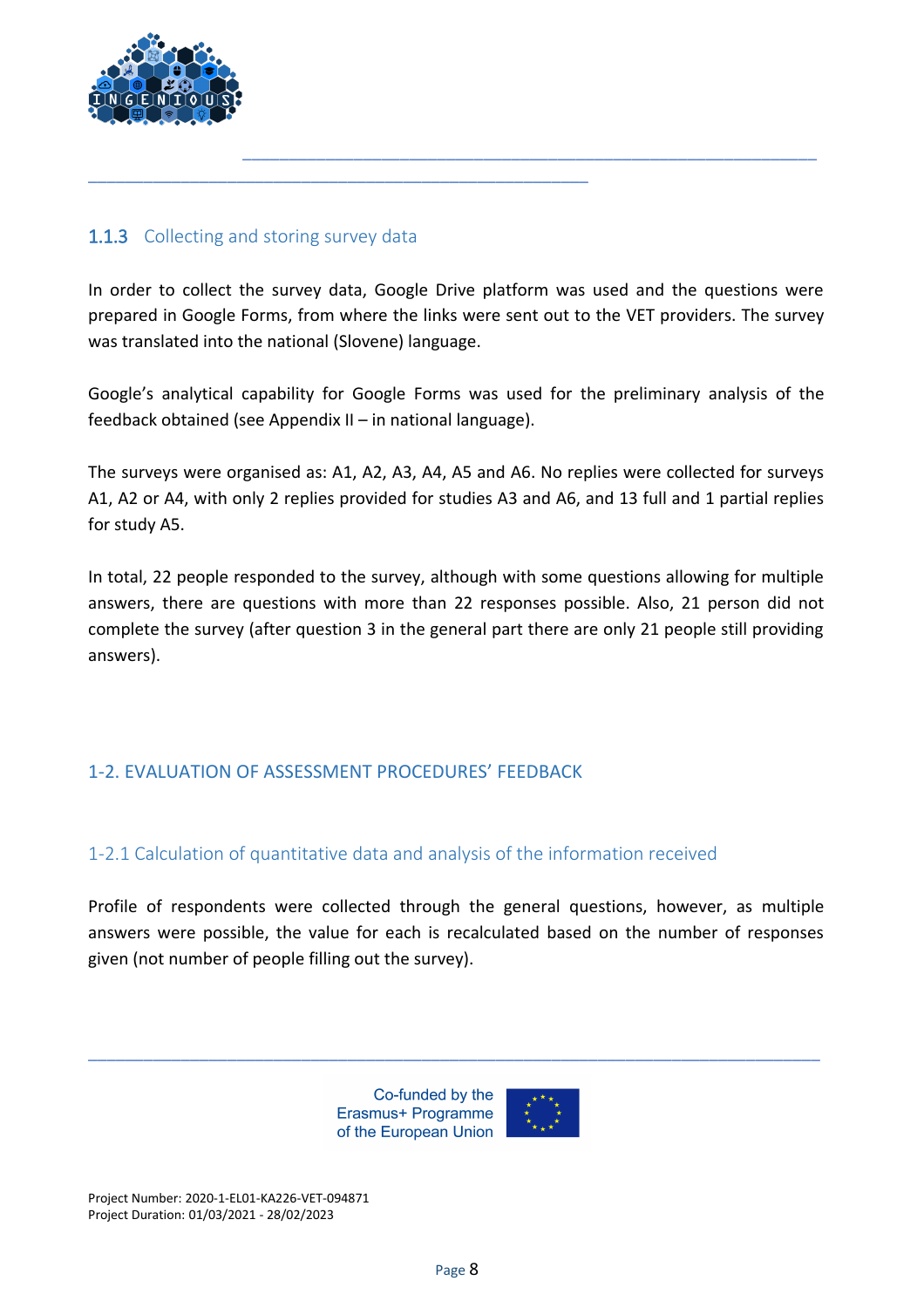

#### General questions

With General questions, the questions were the same in all three surveys.

\_\_\_\_\_\_\_\_\_\_\_\_\_\_\_\_\_\_\_\_\_\_\_\_\_\_\_\_\_\_\_\_\_\_\_\_\_\_\_\_\_\_\_\_\_\_\_\_\_\_\_\_\_\_

#### a) Q10

The majority of respondents are teaching in VET organisations, while other respondents are in the managerial role. Additionally, one of the teachers is also at the same time in the role of a consultant.

\_\_\_\_\_\_\_\_\_\_\_\_\_\_\_\_\_\_\_\_\_\_\_\_\_\_\_\_\_\_\_\_\_\_\_\_\_\_\_\_\_\_\_\_\_\_\_\_\_\_\_\_\_\_\_\_\_\_\_\_\_\_

| Role         | in                   | VET. | Numbe | %  |
|--------------|----------------------|------|-------|----|
| organisation |                      |      |       |    |
| Teacher      |                      |      | 17    | 77 |
|              | Managerial role      |      |       | 18 |
|              | Teacher & Consultant |      | 1     |    |
|              |                      |      |       |    |

## b) Q20

All 22 respondents have provided the level of education for which they are teaching, again, with several respondents having the possibility of teaching at various levels, therefore 31 responses were collected (with 7 people providing multiple answers), showing most people are educating in the short-cycle tertiary education. Out of the responses we can see that 1 person is teaching at 4 different levels (Technician, Lover secondary education, Upper secondary education, Short-cycle tertiary education), 1 person at 3 different levels (Lover secondary education, Upper secondary education, Short-cycle tertiary education), 5 person at two different levels, of which 3 for Lover secondary education and Short-cycle tertiary education; 1 for Upper secondary education, Short-cycle tertiary education; and 1 for Upper secondary education and Bachelor's or equivalent level.

Teaching for level of Numbe  $\frac{8}{3}$ 

\_\_\_\_\_\_\_\_\_\_\_\_\_\_\_\_\_\_\_\_\_\_\_\_\_\_\_\_\_\_\_\_\_\_\_\_\_\_\_\_\_\_\_\_\_\_\_\_\_\_\_\_\_\_\_\_\_\_\_\_\_\_\_\_\_\_\_\_\_\_\_\_\_\_\_\_\_\_\_

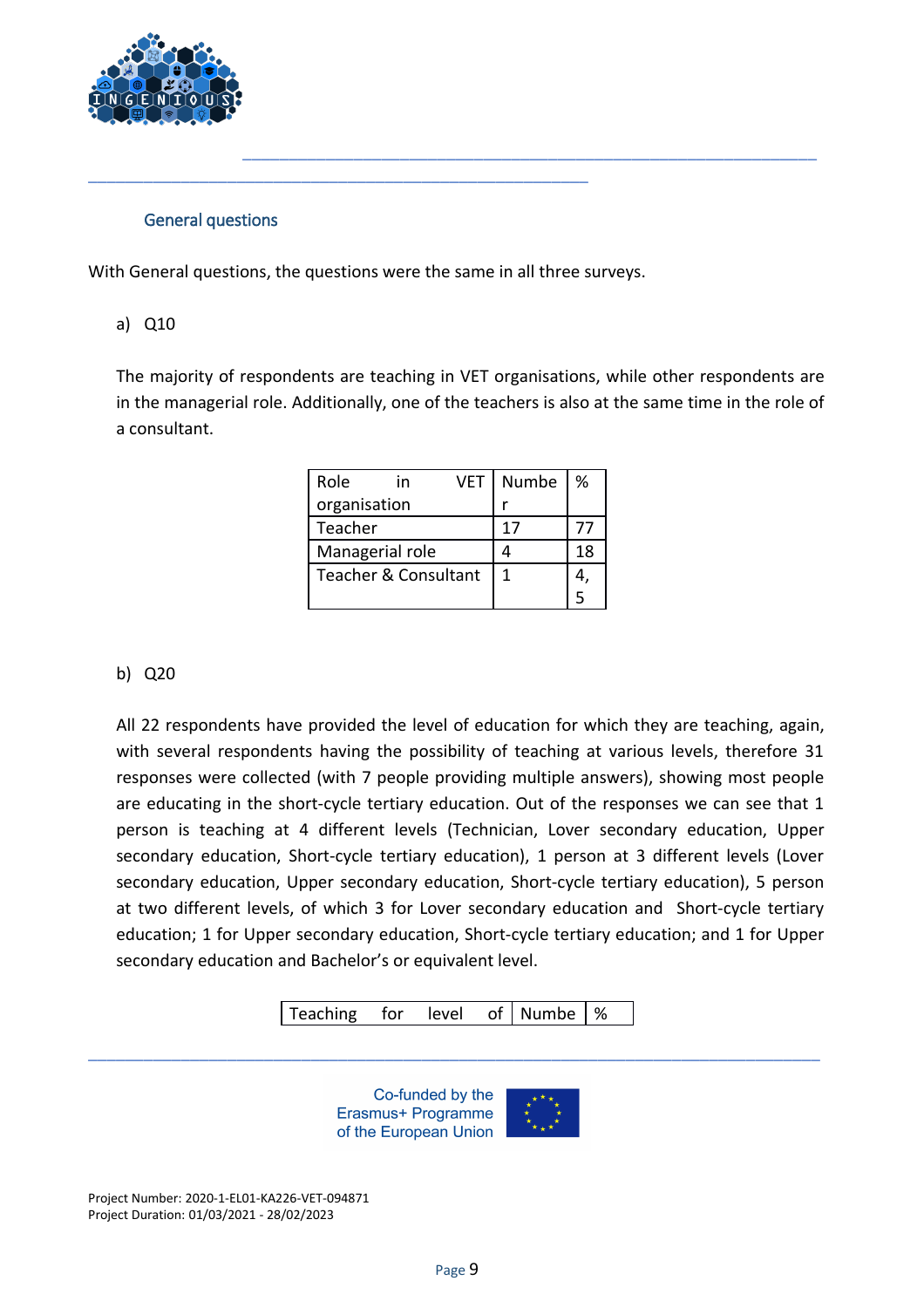

| education                    |                |     |
|------------------------------|----------------|-----|
| Technician                   | $\overline{2}$ | 6,5 |
| Lover secondary education    | 5              | 16  |
| Upper secondary education    | 7              | 22, |
|                              |                | 5   |
| Short-cycle<br>tertiary      | 10             | 32  |
| education                    |                |     |
| Bachelor's or equivalent     | 2              | 6,5 |
| level                        |                |     |
| Master's or equivalent level | 5              | 16  |

\_\_\_\_\_\_\_\_\_\_\_\_\_\_\_\_\_\_\_\_\_\_\_\_\_\_\_\_\_\_\_\_\_\_\_\_\_\_\_\_\_\_\_\_\_\_\_\_\_\_\_\_\_\_\_\_\_\_\_\_\_\_

## c) Q30

The majority of respondents are working as fully employed staff, with only one respondent being self-employed and one respondent having VET education as a past employment. It is unclear if that person has retired, or has changed the employer and no longer works as a VET teacher.

| Employment status in VET                        | Numbe | ℅    |
|-------------------------------------------------|-------|------|
|                                                 |       |      |
| Self-employed                                   |       | 4,5  |
| Technician                                      | 1     | 4,5  |
| Part time temporary employment with a fixed end | 2     | 9    |
| date                                            |       |      |
| Part time temporary continuous employment       | 1     | 4,5  |
| Full time employment                            | 16    | 72,7 |
|                                                 |       | 5    |
| Past employment                                 |       | 4,5  |

#### d) Q40

As to the length of employment, no respondent has less than a year of experience, with the majority (12) having 11 or more years of working experience.

Years of employment in | Numbe  $\frac{1}{6}$  % \_\_\_\_\_\_\_\_\_\_\_\_\_\_\_\_\_\_\_\_\_\_\_\_\_\_\_\_\_\_\_\_\_\_\_\_\_\_\_\_\_\_\_\_\_\_\_\_\_\_\_\_\_\_\_\_\_\_\_\_\_\_\_\_\_\_\_\_\_\_\_\_\_\_\_\_\_\_\_

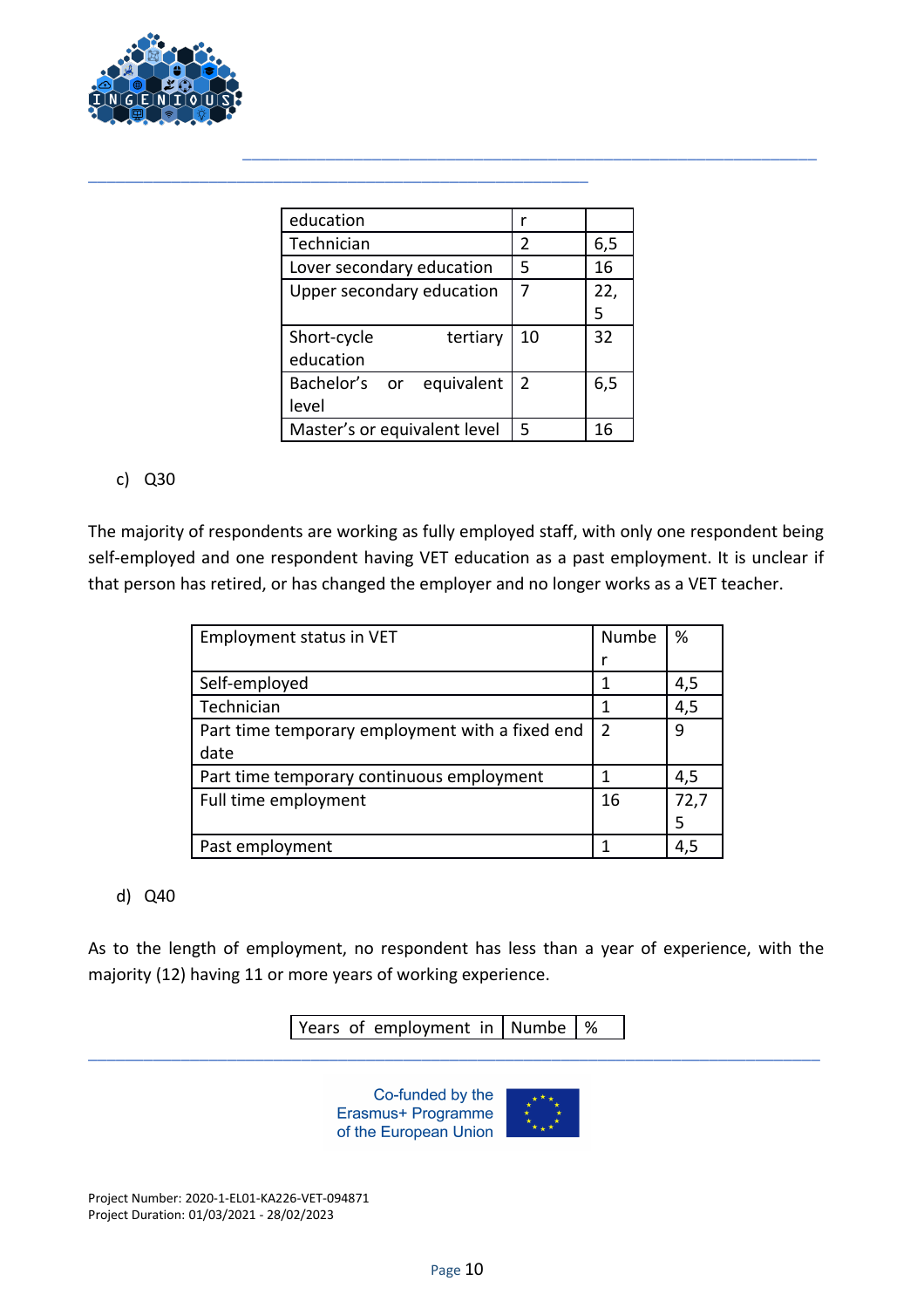

| <b>VET</b> |                |          |
|------------|----------------|----------|
| $1 - 3$    | 1              | 4,7      |
|            |                | 5        |
| $4 - 6$    | 6              | 28,<br>5 |
|            |                |          |
| $7 - 10$   | $\overline{2}$ | 9,5      |
| 11<        | 12             | 57       |

#### Teaching digital competences

\_\_\_\_\_\_\_\_\_\_\_\_\_\_\_\_\_\_\_\_\_\_\_\_\_\_\_\_\_\_\_\_\_\_\_\_\_\_\_\_\_\_\_\_\_\_\_\_\_\_\_\_\_\_

With Technical digital competence questions, the questions were the same in all three surveys.

## a) T10

Self-assessing their digital competences, most respondents graded themselves to be at level B2 (expert in the upper intermediate level), with no Newcomers, but with 2 people considering themselves C2 level (pioneers).

| Digital<br>competence  | Numbe | %    |
|------------------------|-------|------|
| level                  |       |      |
| A2 Explorer            | 3     | 14,2 |
|                        |       | 5    |
| <b>B1</b> Integrator   |       | 19   |
| <b>B2 Expert</b>       | 10    | 47,5 |
| C1 Leader              | 2     | 9,5  |
| C <sub>2</sub> Pioneer |       | 9 5  |

#### b) T20

For the usage of digital tools in creating training courses, there are more people who believe they have higher competences, with 4 people at C2 level, and the slight majority is at C1 level.

| Digital     | competence   Numbe   % |  |
|-------------|------------------------|--|
| level       |                        |  |
| A2 Explorer |                        |  |

\_\_\_\_\_\_\_\_\_\_\_\_\_\_\_\_\_\_\_\_\_\_\_\_\_\_\_\_\_\_\_\_\_\_\_\_\_\_\_\_\_\_\_\_\_\_\_\_\_\_\_\_\_\_\_\_\_\_\_\_\_\_\_\_\_\_\_\_\_\_\_\_\_\_\_\_\_\_\_

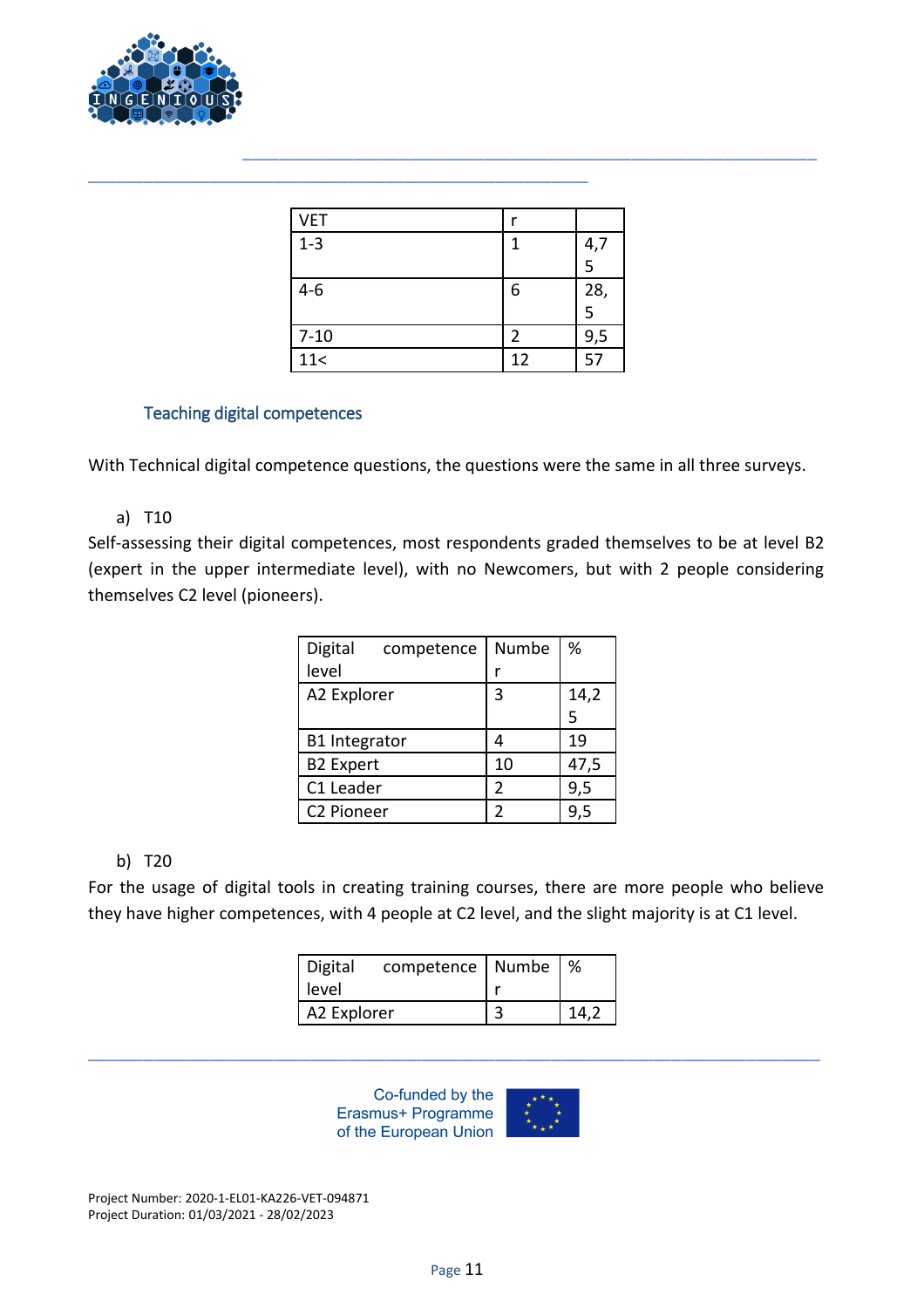

|                        |   | 5    |
|------------------------|---|------|
| <b>B1 Integrator</b>   | 3 | 14,2 |
|                        |   | 5    |
| <b>B2 Expert</b>       | 5 | 23,7 |
|                        |   | 5    |
| C1 Leader              | հ | 28,5 |
| C <sub>2</sub> Pioneer |   | 19   |

\_\_\_\_\_\_\_\_\_\_\_\_\_\_\_\_\_\_\_\_\_\_\_\_\_\_\_\_\_\_\_\_\_\_\_\_\_\_\_\_\_\_\_\_\_\_\_\_\_\_\_\_\_\_\_\_\_\_\_\_\_\_

## c) T30

In the field of inclusion of class and colleagues in the working process, the situation is even better, with a slight majority at C1 level, but at the same time 4 people at A2 level.

| Digital<br>competence  | Numbe | %    |
|------------------------|-------|------|
| level                  |       |      |
| A2 Explorer            |       | 19   |
| <b>B1</b> Integrator   | 2     | 9,5  |
| <b>B2 Expert</b>       | 6     | 28,5 |
| C1 Leader              |       | 33,2 |
|                        |       | 5    |
| C <sub>2</sub> Pioneer |       |      |

## d) T40

When it comes to using digital skills for facilitating independent learning, the situation is somewhat different. For the first time there is an answer that a person is lacking skills, while the biggest group is still C1.

| Digital<br>competence | Numbe | %    |
|-----------------------|-------|------|
| level                 |       |      |
| A1 Lack of skills     |       | 4,75 |
| A2 Explorer           |       | 19   |
| <b>B1</b> Integrator  | 2     | 9,5  |
| <b>B2 Expert</b>      |       | 19   |
| C1 Leader             |       | 33,2 |
|                       |       |      |

\_\_\_\_\_\_\_\_\_\_\_\_\_\_\_\_\_\_\_\_\_\_\_\_\_\_\_\_\_\_\_\_\_\_\_\_\_\_\_\_\_\_\_\_\_\_\_\_\_\_\_\_\_\_\_\_\_\_\_\_\_\_\_\_\_\_\_\_\_\_\_\_\_\_\_\_\_\_\_

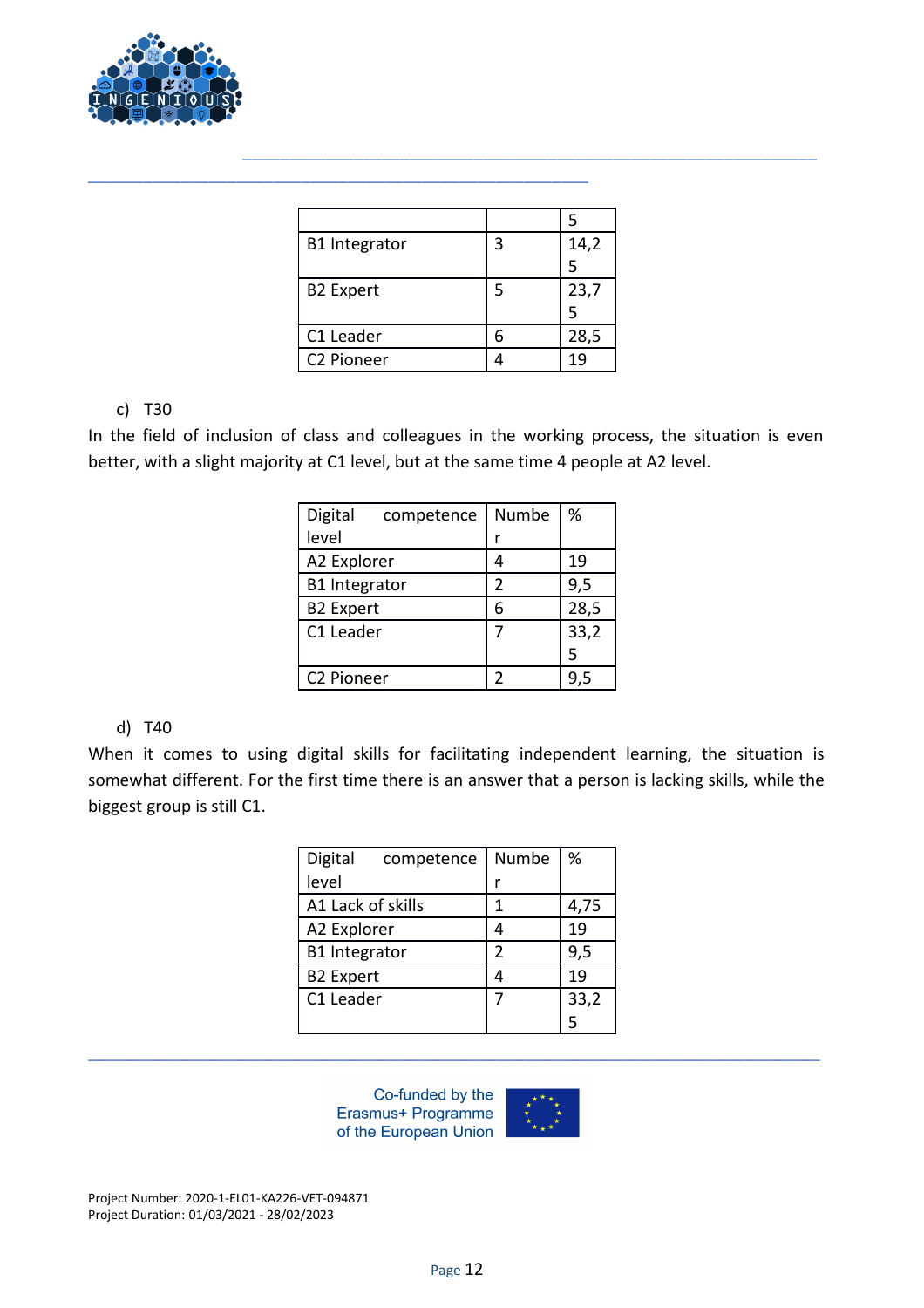

| C2 Pioneer |  |
|------------|--|
|            |  |

\_\_\_\_\_\_\_\_\_\_\_\_\_\_\_\_\_\_\_\_\_\_\_\_\_\_\_\_\_\_\_\_\_\_\_\_\_\_\_\_\_\_\_\_\_\_\_\_\_\_\_\_\_\_\_\_\_\_\_\_\_\_

#### e) T50

In the area of psychological aspects of communication, the situation is less favourable, with both groups B1 and B2 forming the bulk (47,5%) of the answers (23,75% in each group).

| Digital<br>competence  | Numbe | %            |
|------------------------|-------|--------------|
| level                  |       |              |
| A1 Lack of skills      | 2     | 9,5          |
| A2 Explorer            | 4     | 19           |
| <b>B1</b> Integrator   | 5     | 23,7         |
|                        |       | 5            |
| <b>B2 Expert</b>       | 5     | 23,7         |
|                        |       | 5            |
| C1 Leader              | 3     | 14,2         |
|                        |       | 5            |
| C <sub>2</sub> Pioneer | 1     | $\mathbf{4}$ |

## f) T60

The situation is again somewhat more favourable when it comes to formative and summative assessments, with 38% at level B2, however, the second largest group (28.5%) is at A2 only.

| Digital<br>competence  | Numbe          | %   |
|------------------------|----------------|-----|
| level                  |                |     |
| A1 Lack of skills      | 1              | 4,7 |
|                        |                | 5   |
| A2 Explorer            | 6              | 28, |
|                        |                | 5   |
| <b>B1</b> Integrator   | 2              | 9,5 |
| <b>B2 Expert</b>       | 8              | 38  |
| C1 Leader              | $\overline{2}$ | 9,5 |
| C <sub>2</sub> Pioneer | 2              | 9.5 |

\_\_\_\_\_\_\_\_\_\_\_\_\_\_\_\_\_\_\_\_\_\_\_\_\_\_\_\_\_\_\_\_\_\_\_\_\_\_\_\_\_\_\_\_\_\_\_\_\_\_\_\_\_\_\_\_\_\_\_\_\_\_\_\_\_\_\_\_\_\_\_\_\_\_\_\_\_\_\_

Co-funded by the Erasmus+ Programme of the European Union

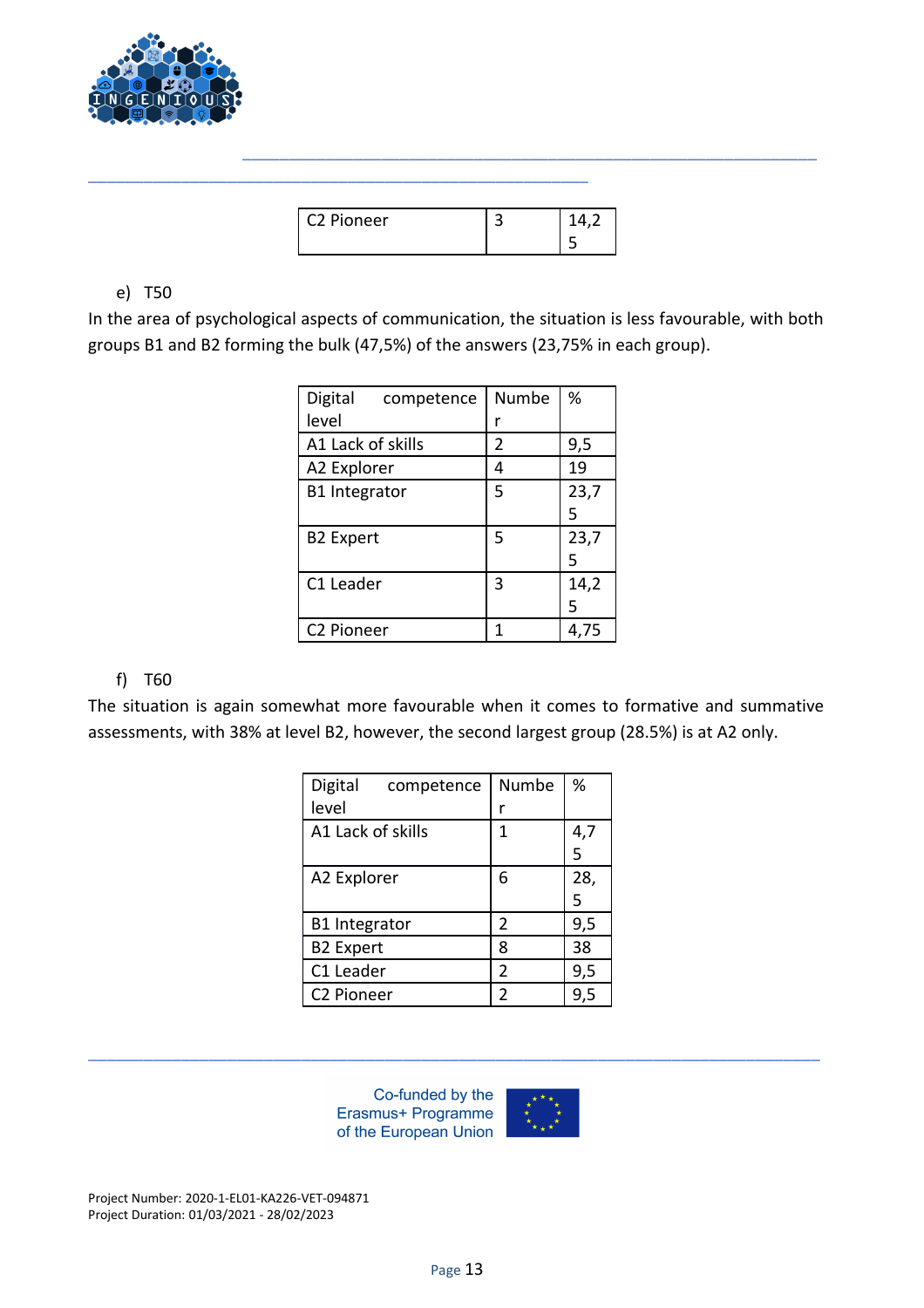

## g) T70

For the copyright and licensing the situation was expected to be low, mostly because the topic of intellectual right protection are sparsely covered within the educational system in Slovenia. As expected there are no C2 level responses, with the majority (33,25%) being at A2 level, and an equal distribution of A1 and C1 level.

\_\_\_\_\_\_\_\_\_\_\_\_\_\_\_\_\_\_\_\_\_\_\_\_\_\_\_\_\_\_\_\_\_\_\_\_\_\_\_\_\_\_\_\_\_\_\_\_\_\_\_\_\_\_

\_\_\_\_\_\_\_\_\_\_\_\_\_\_\_\_\_\_\_\_\_\_\_\_\_\_\_\_\_\_\_\_\_\_\_\_\_\_\_\_\_\_\_\_\_\_\_\_\_\_\_\_\_\_\_\_\_\_\_\_\_\_

| Digital<br>competence | Numbe | %    |
|-----------------------|-------|------|
| level                 |       |      |
| A1 Lack of skills     |       | 19   |
| A2 Explorer           |       | 33,2 |
|                       |       | 5    |
| <b>B1</b> Integrator  | 3     | 14,2 |
|                       |       | 5    |
| <b>B2 Expert</b>      | 3     | 14,2 |
|                       |       | 5    |
| C1 Leader             |       | 19   |

## General digital greening competences

With digital greening competences questions, the questions were the same in all three surveys.

## a) GDGC10

When it comes to using digital tools for collecting and analysing data, the situation is not very favourable:

| Self-assessment |   |   |      |   |   | ь |
|-----------------|---|---|------|---|---|---|
| score           |   |   |      |   |   |   |
| Number          |   |   |      |   |   |   |
| %               | 9 | o | 23,7 |   |   |   |
|                 |   |   |      | 9 | a |   |

\_\_\_\_\_\_\_\_\_\_\_\_\_\_\_\_\_\_\_\_\_\_\_\_\_\_\_\_\_\_\_\_\_\_\_\_\_\_\_\_\_\_\_\_\_\_\_\_\_\_\_\_\_\_\_\_\_\_\_\_\_\_\_\_\_\_\_\_\_\_\_\_\_\_\_\_\_\_\_

## b) GDGC20

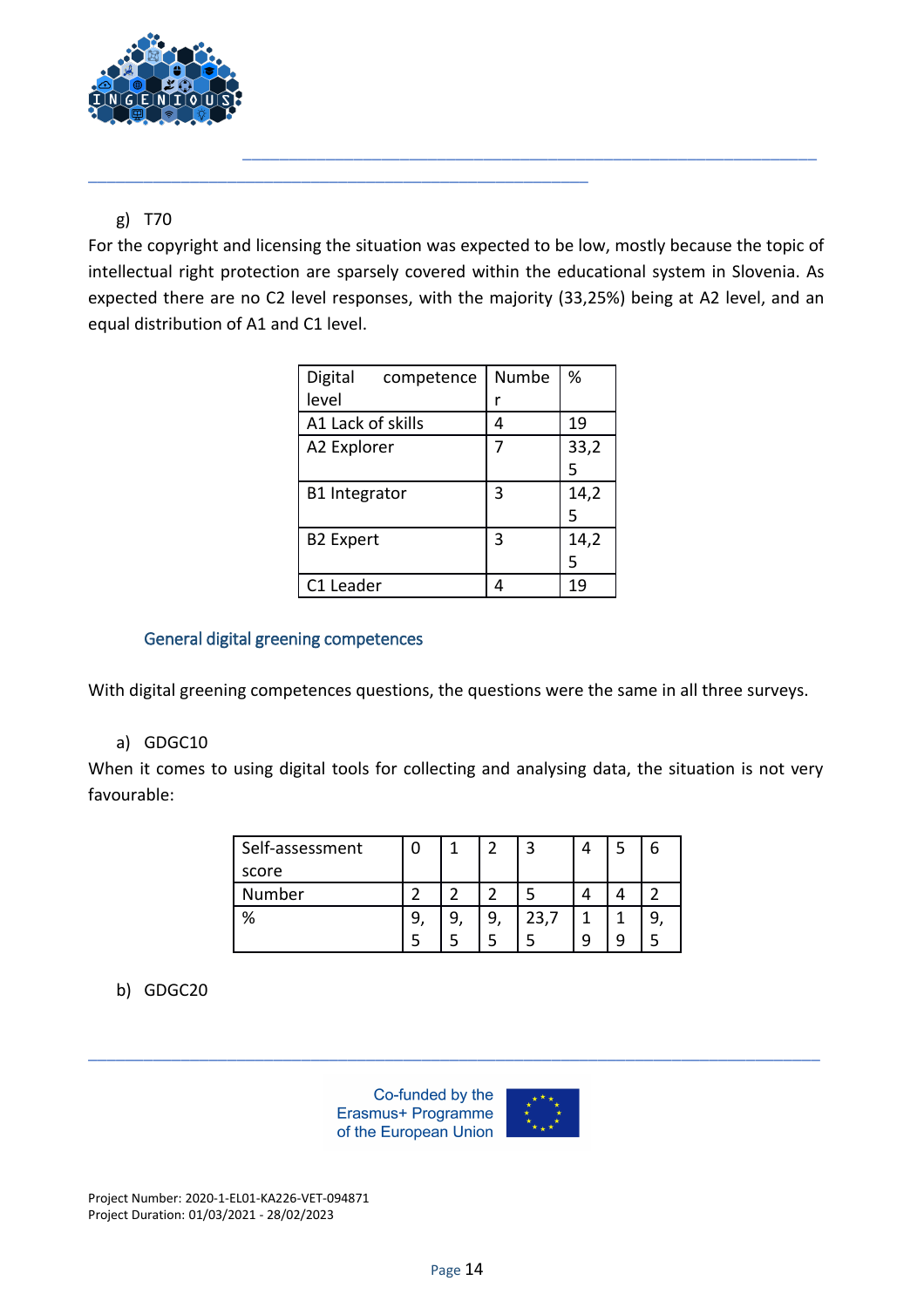

In decision making, many teachers believe their skills are lacking, but the biggest two groups (47,5% both groups together) believe they have marks of 4 and 5, but nobody is confident enough to mark themselves as an advanced C2 user (mark 6):

\_\_\_\_\_\_\_\_\_\_\_\_\_\_\_\_\_\_\_\_\_\_\_\_\_\_\_\_\_\_\_\_\_\_\_\_\_\_\_\_\_\_\_\_\_\_\_\_\_\_\_\_\_\_

\_\_\_\_\_\_\_\_\_\_\_\_\_\_\_\_\_\_\_\_\_\_\_\_\_\_\_\_\_\_\_\_\_\_\_\_\_\_\_\_\_\_\_\_\_\_\_\_\_\_\_\_\_\_\_\_\_\_\_\_\_\_

| Self-assessment |      | 3 |      |      | 6 |
|-----------------|------|---|------|------|---|
| score           |      |   |      |      |   |
| Number          |      |   |      |      |   |
| %               | 14.2 | 9 | 23,7 | 23,7 |   |
|                 |      |   |      |      |   |

#### c) GDGC30

When it comes to forecasting, not too many teachers would consider themselves advanced, with only one teacher believing to be at level 6.

| Self-assessment |    |      | 3 |     |  |
|-----------------|----|------|---|-----|--|
| score           |    |      |   |     |  |
| Number          |    |      |   |     |  |
| %               | 9, | 14,2 |   | 28, |  |
|                 |    |      | ٩ |     |  |

## d) GDGC40

In the case of modelling, optimization, simulation and visualisation the situation is even slightly worse, with the majority (28,5%) claiming to be at B1 level (mark 3).

| Self-assessment |  |      | ີ   |      |      |  |
|-----------------|--|------|-----|------|------|--|
| score           |  |      |     |      |      |  |
| Number          |  |      | о   |      |      |  |
| %               |  | 14,2 | 28, | 14,2 | 14,2 |  |
|                 |  |      |     |      |      |  |

\_\_\_\_\_\_\_\_\_\_\_\_\_\_\_\_\_\_\_\_\_\_\_\_\_\_\_\_\_\_\_\_\_\_\_\_\_\_\_\_\_\_\_\_\_\_\_\_\_\_\_\_\_\_\_\_\_\_\_\_\_\_\_\_\_\_\_\_\_\_\_\_\_\_\_\_\_\_\_

#### e) GDGC50

The use of digital tools in visual design in significantly low:

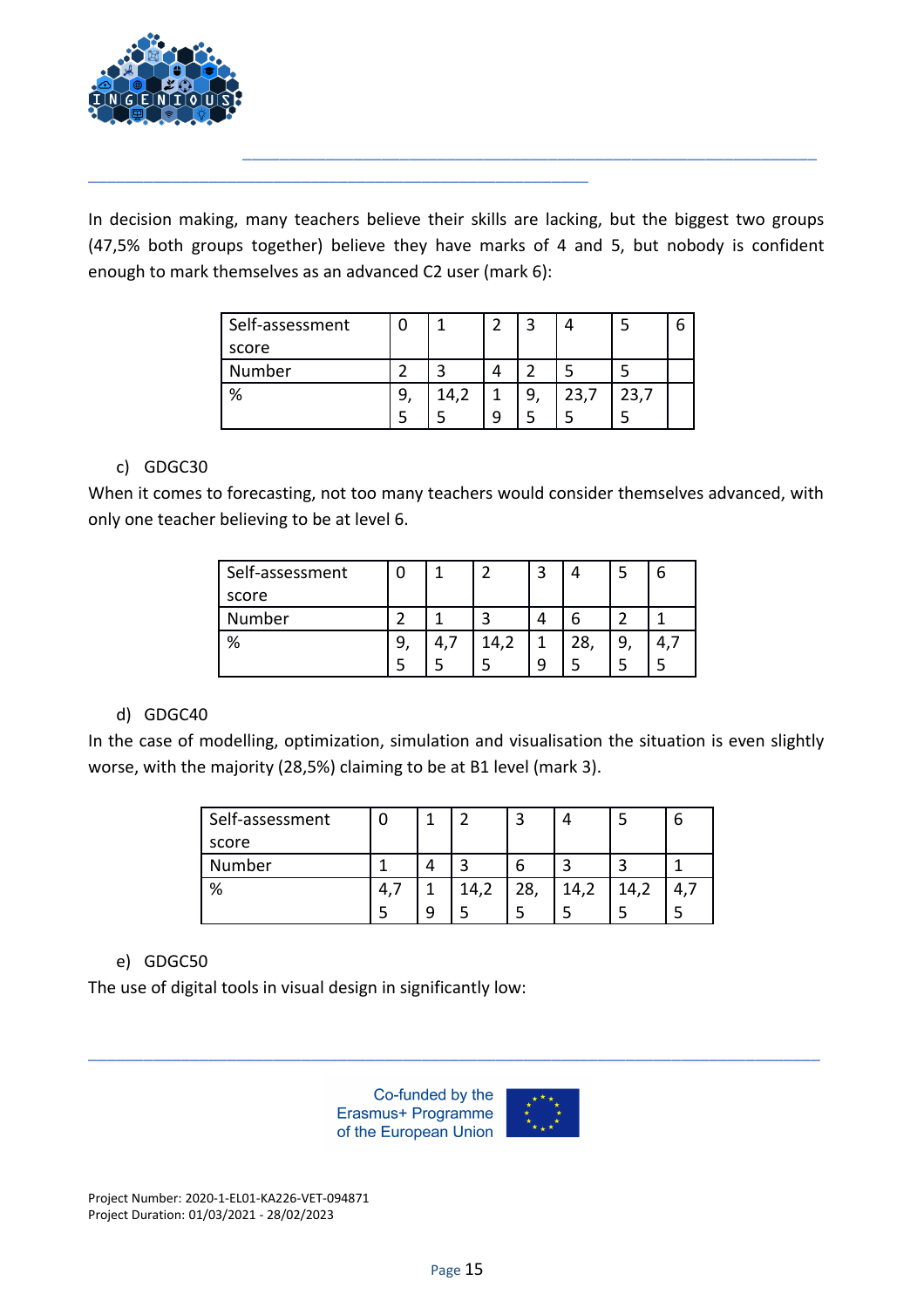

| Self-assessment<br>score |   |   |    |      |      |  |
|--------------------------|---|---|----|------|------|--|
| Number                   |   |   |    |      |      |  |
| %                        | 9 |   | 9, | 23,7 | 14,2 |  |
|                          |   | a |    |      |      |  |

\_\_\_\_\_\_\_\_\_\_\_\_\_\_\_\_\_\_\_\_\_\_\_\_\_\_\_\_\_\_\_\_\_\_\_\_\_\_\_\_\_\_\_\_\_\_\_\_\_\_\_\_\_\_\_\_\_\_\_\_\_\_

## f) GDGC60

In case of using digital tools for data protection, there is a clear gap between those who use it (14,25% at C2 expert level) and those who don't use it (19% at A1 basic level), with no upper intermediate (C1) response.

| Self-assessment |   |    | 3    |  |      |
|-----------------|---|----|------|--|------|
| score           |   |    |      |  |      |
| Number          |   |    |      |  |      |
| %               |   | 9, | 33,2 |  | 14,2 |
|                 | q |    |      |  |      |

## g) GDGC70

A somewhat better situation is in the field of managing processes, with most people (28,5%) claiming they are at C1 level (mark 5).

| Self-assessment |    | ◠  |      |      |    | h |
|-----------------|----|----|------|------|----|---|
| score           |    |    |      |      |    |   |
| Number          |    |    |      |      | n  |   |
| %               | ., | 9, | 23,7 | 14,2 | 28 |   |
|                 |    | ┍  |      |      |    |   |

## h) GDGC80

A different situation can be seen with quality management, where the lack of skills is again more eminent, with 42,75% believe they are either B1 (mark 3) or B2 (mark 5) level of proficiency.

| lf-assessment |  | ∽ | ∽<br>ــ |  |  |
|---------------|--|---|---------|--|--|
| ∩ר∩           |  |   |         |  |  |

\_\_\_\_\_\_\_\_\_\_\_\_\_\_\_\_\_\_\_\_\_\_\_\_\_\_\_\_\_\_\_\_\_\_\_\_\_\_\_\_\_\_\_\_\_\_\_\_\_\_\_\_\_\_\_\_\_\_\_\_\_\_\_\_\_\_\_\_\_\_\_\_\_\_\_\_\_\_\_

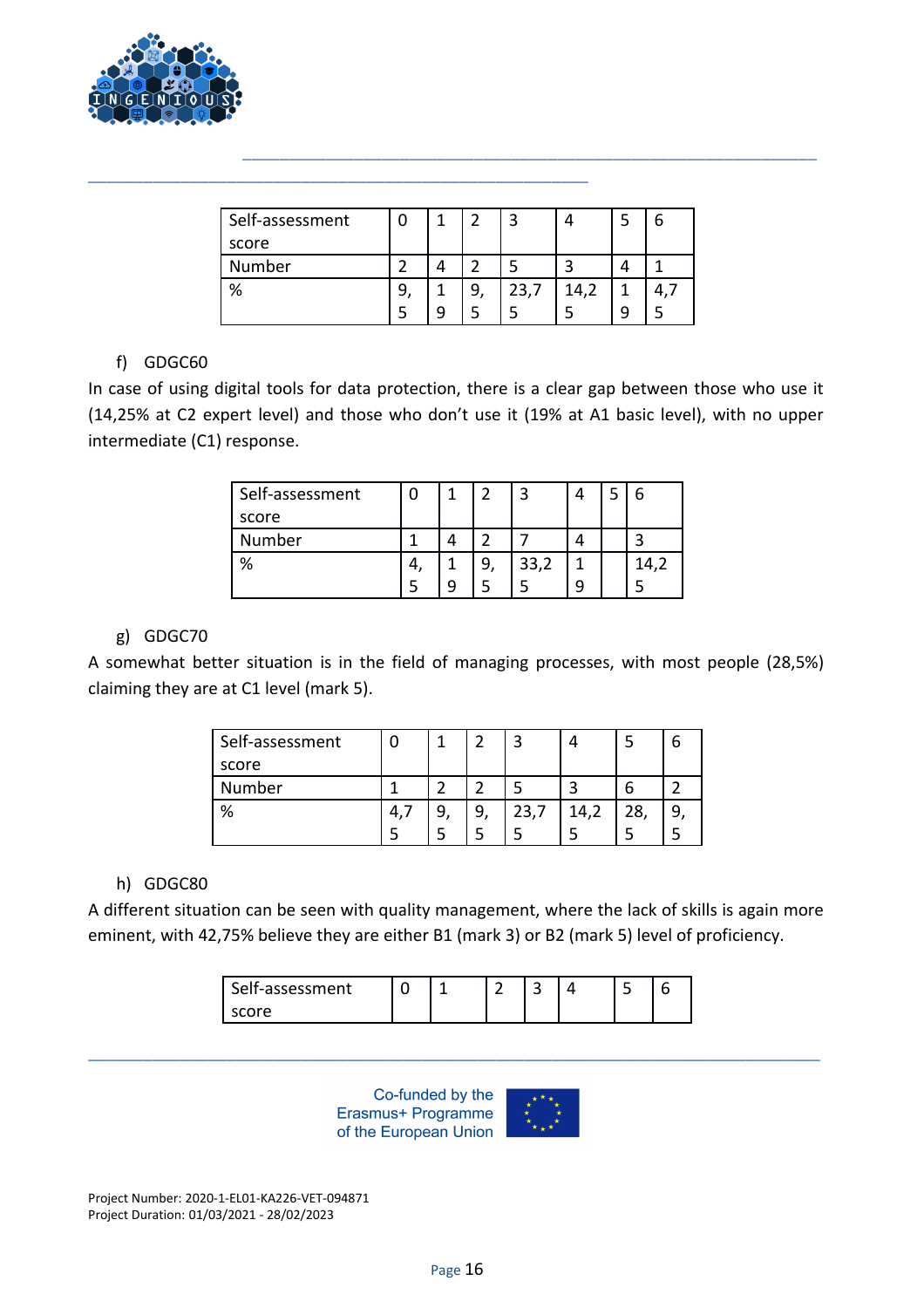

| Number | - | ∽ |   |            | ∽ | ∽ |
|--------|---|---|---|------------|---|---|
| %      |   | a | л | ∽<br>، ، ب |   |   |
|        | س |   | a |            | - | - |

\_\_\_\_\_\_\_\_\_\_\_\_\_\_\_\_\_\_\_\_\_\_\_\_\_\_\_\_\_\_\_\_\_\_\_\_\_\_\_\_\_\_\_\_\_\_\_\_\_\_\_\_\_\_\_\_\_\_\_\_\_\_

#### i) GDGC90

Risk management has proven to be one of the areas, where digital skills are undoubtable lacking, with 47,5% of people responding their level of knowledge is elementary or lower!

| Self-assessment |      |   |      | ີ |      |      |  |
|-----------------|------|---|------|---|------|------|--|
| score           |      |   |      |   |      |      |  |
| Number          |      |   |      |   |      |      |  |
| %               | 14.2 |   | 14,2 | ◢ | 14,2 | 14,2 |  |
|                 |      | a |      | q |      |      |  |

#### j) GDGC100

Document creation seems to be a more regular task, therefore the score is significantly better, with 42,75% of respondents claiming they are at C1 or C2 level.

| Self-assessment |      |      |      |    |      |  |
|-----------------|------|------|------|----|------|--|
| score           |      |      |      |    |      |  |
| Number          |      |      |      |    |      |  |
| %               | 14,2 | 14,2 | 14,2 | 9, | 23,7 |  |
|                 |      |      |      |    |      |  |

#### k) GDGC110

Online communication seems to be a strong point among VET teachers' competences, with many high level users, with nobody believing they are completely lacking the skill.

| Self-assessment |    |    | າ |      |      |
|-----------------|----|----|---|------|------|
| score           |    |    |   |      |      |
| Number          |    |    |   |      |      |
| %               | 9, | 4, |   | 33,2 | 14 J |
|                 |    |    |   |      |      |

\_\_\_\_\_\_\_\_\_\_\_\_\_\_\_\_\_\_\_\_\_\_\_\_\_\_\_\_\_\_\_\_\_\_\_\_\_\_\_\_\_\_\_\_\_\_\_\_\_\_\_\_\_\_\_\_\_\_\_\_\_\_\_\_\_\_\_\_\_\_\_\_\_\_\_\_\_\_\_

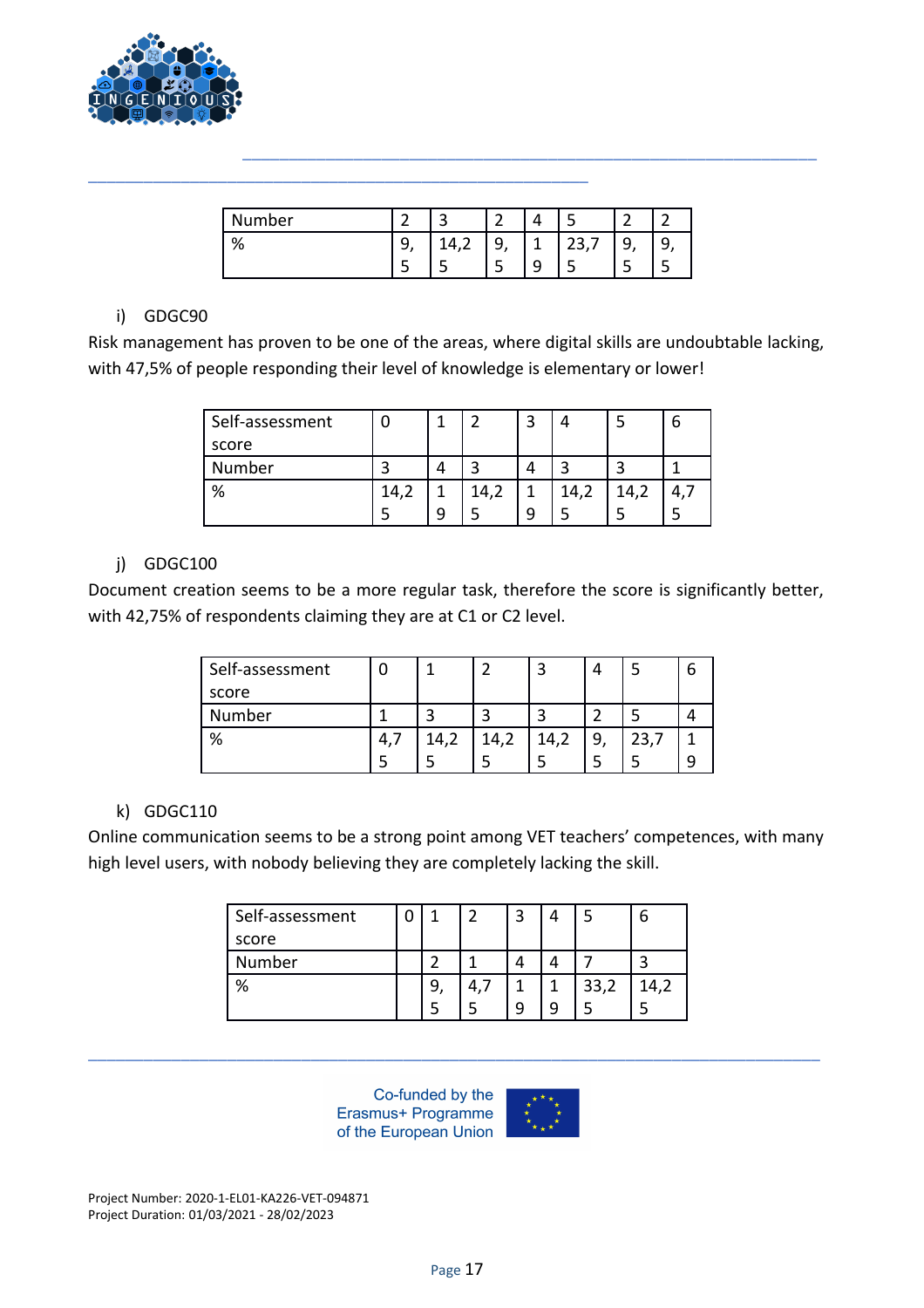

## l) GDGC120

Again, as online communication seems to be the strong point, the use of digital tools for communication with colleagues and partners is also at a high level.

\_\_\_\_\_\_\_\_\_\_\_\_\_\_\_\_\_\_\_\_\_\_\_\_\_\_\_\_\_\_\_\_\_\_\_\_\_\_\_\_\_\_\_\_\_\_\_\_\_\_\_\_\_\_

\_\_\_\_\_\_\_\_\_\_\_\_\_\_\_\_\_\_\_\_\_\_\_\_\_\_\_\_\_\_\_\_\_\_\_\_\_\_\_\_\_\_\_\_\_\_\_\_\_\_\_\_\_\_\_\_\_\_\_\_\_\_

| Self-assessment |  |  |   |      |                 |
|-----------------|--|--|---|------|-----------------|
| score           |  |  |   |      |                 |
| Number          |  |  |   |      |                 |
| %               |  |  |   | 33,2 | 14 <sup>°</sup> |
|                 |  |  | о |      |                 |

## m) GDGC130

The use of digital tools in accounting, however shows a different picture, most likely linked to a fact, that most VET teachers do not have the accounting knowledge or do their own accounting.

| Self-assessment |   |    |      |      | հ |
|-----------------|---|----|------|------|---|
| score           |   |    |      |      |   |
| Number          |   |    |      |      |   |
| %               |   | 28 | 23,7 | 14,2 |   |
|                 | q |    |      |      |   |

## n) GDGC140

An area with a clear lack of any knowledge, with 42,75% respondents claiming they have a complete lack of knowledge is digital tools for procurement, again most likely doe to a lack of any general knowledge of procurement.

| Self-assessment |  | ◠ | ာ |   | כ | ь |
|-----------------|--|---|---|---|---|---|
| score           |  |   |   |   |   |   |
| Number          |  |   |   |   |   |   |
| %               |  |   |   | a |   |   |
|                 |  |   |   |   |   |   |

\_\_\_\_\_\_\_\_\_\_\_\_\_\_\_\_\_\_\_\_\_\_\_\_\_\_\_\_\_\_\_\_\_\_\_\_\_\_\_\_\_\_\_\_\_\_\_\_\_\_\_\_\_\_\_\_\_\_\_\_\_\_\_\_\_\_\_\_\_\_\_\_\_\_\_\_\_\_\_

## o) GDGC150

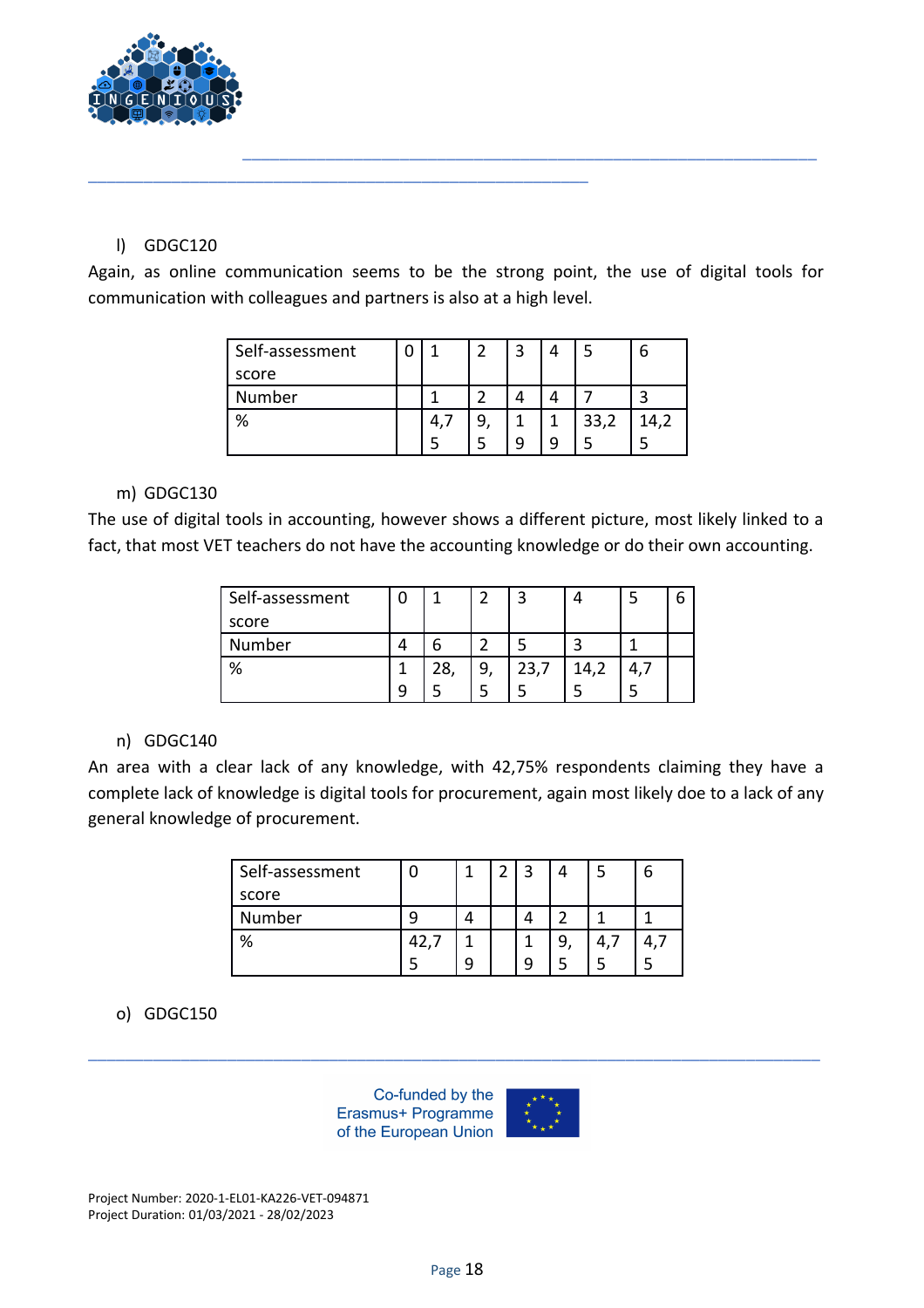

Similarly low, with 38% claiming to lack any knowledge, and additional 28,5% claiming to be at either basic or elementary level, the skills for using digital tools for legislation analysis are missing.

\_\_\_\_\_\_\_\_\_\_\_\_\_\_\_\_\_\_\_\_\_\_\_\_\_\_\_\_\_\_\_\_\_\_\_\_\_\_\_\_\_\_\_\_\_\_\_\_\_\_\_\_\_\_

\_\_\_\_\_\_\_\_\_\_\_\_\_\_\_\_\_\_\_\_\_\_\_\_\_\_\_\_\_\_\_\_\_\_\_\_\_\_\_\_\_\_\_\_\_\_\_\_\_\_\_\_\_\_\_\_\_\_\_\_\_\_

| Self-assessment |   |      |      | ◠    |      | 6 |
|-----------------|---|------|------|------|------|---|
| score           |   |      |      |      |      |   |
| Number          | Ο |      |      |      |      |   |
| %               | ◠ | 14,2 | 14,2 | 14,2 | 14,2 |   |
|                 | 8 |      |      |      |      |   |

## p) GDGC160

When it comes to using digital tools for product development, maintenance, monitoring etc. the skills are still low, with the same number 28,5% of responses claiming to have not, and to have pre-intermediate skills, and with 19% claiming to have basic skills only.

| Self-assessment |    |  |     |  | n |
|-----------------|----|--|-----|--|---|
| score           |    |  |     |  |   |
| Number          | п  |  | n   |  |   |
| %               | 28 |  | 28, |  |   |
|                 |    |  |     |  |   |

## q) GDGC170

Similar as with product development, there is a clear lack of skills in service development.

| Self-assessment |    |   |      |      | 6 |
|-----------------|----|---|------|------|---|
| score           |    |   |      |      |   |
| Number          | n  |   |      |      |   |
| %               | 28 |   | 14,2 | 14,2 |   |
|                 |    | a |      |      |   |

\_\_\_\_\_\_\_\_\_\_\_\_\_\_\_\_\_\_\_\_\_\_\_\_\_\_\_\_\_\_\_\_\_\_\_\_\_\_\_\_\_\_\_\_\_\_\_\_\_\_\_\_\_\_\_\_\_\_\_\_\_\_\_\_\_\_\_\_\_\_\_\_\_\_\_\_\_\_\_

## r) GDGC180

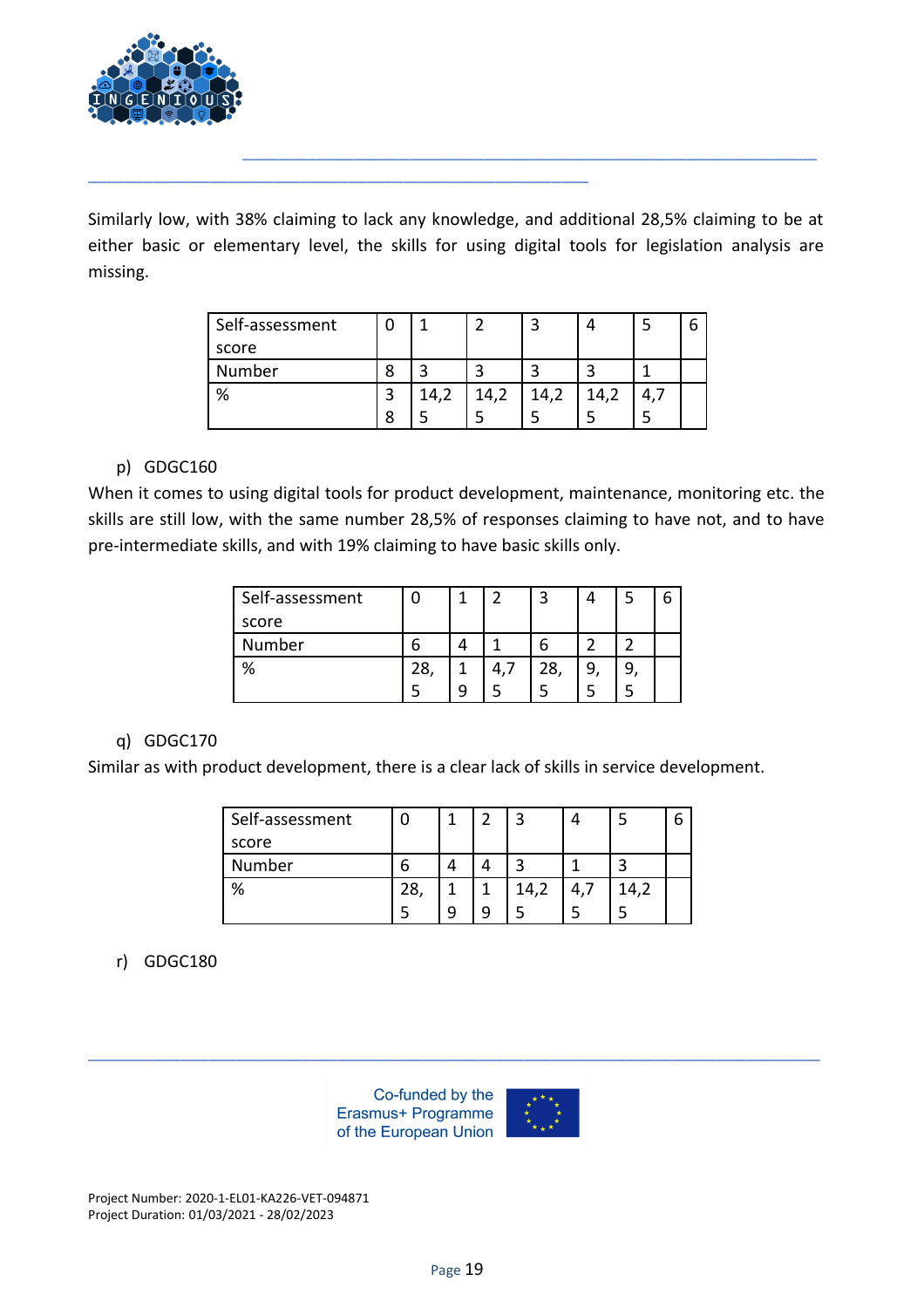

In the field of problem solving, again, there is a high number (28,5%) people claiming to have no skills at all, however, unlike with many previous questions, there are now again some (9,5) respondents who feel they have advanced skills in the area.

\_\_\_\_\_\_\_\_\_\_\_\_\_\_\_\_\_\_\_\_\_\_\_\_\_\_\_\_\_\_\_\_\_\_\_\_\_\_\_\_\_\_\_\_\_\_\_\_\_\_\_\_\_\_

\_\_\_\_\_\_\_\_\_\_\_\_\_\_\_\_\_\_\_\_\_\_\_\_\_\_\_\_\_\_\_\_\_\_\_\_\_\_\_\_\_\_\_\_\_\_\_\_\_\_\_\_\_\_\_\_\_\_\_\_\_\_

| Self-assessment |   | ◠ | 3    |      |  |
|-----------------|---|---|------|------|--|
| score           |   |   |      |      |  |
| Number          | n |   |      |      |  |
| %               |   | 9 | 14,2 | 14,2 |  |
|                 |   | ┍ |      |      |  |

#### s) GDGC190

Most (23,75%) of VET teachers lack the digital skills for research and self-development.

| Self-assessment |     |      |     |     |   | 6 |
|-----------------|-----|------|-----|-----|---|---|
| score           |     |      |     |     |   |   |
| Number          |     |      |     |     |   |   |
| %               | 23, | 14,2 | 4,, | 28, | и |   |
|                 |     |      |     |     | c |   |

#### t) GDGC200

There is a very low number of respondents, who believe they have the skills to implement digital tools for lab work, with the biggest group of responses (28,5%) claiming they have no required knowledge.

| Self-assessment |    |      |      |    |      | n |
|-----------------|----|------|------|----|------|---|
| score           |    |      |      |    |      |   |
| Number          | o  |      |      |    |      |   |
| %               | 28 | 14,2 | 23,7 | 9, | 14,2 |   |
|                 |    |      |      |    |      |   |

\_\_\_\_\_\_\_\_\_\_\_\_\_\_\_\_\_\_\_\_\_\_\_\_\_\_\_\_\_\_\_\_\_\_\_\_\_\_\_\_\_\_\_\_\_\_\_\_\_\_\_\_\_\_\_\_\_\_\_\_\_\_\_\_\_\_\_\_\_\_\_\_\_\_\_\_\_\_\_

Specific digital green competences

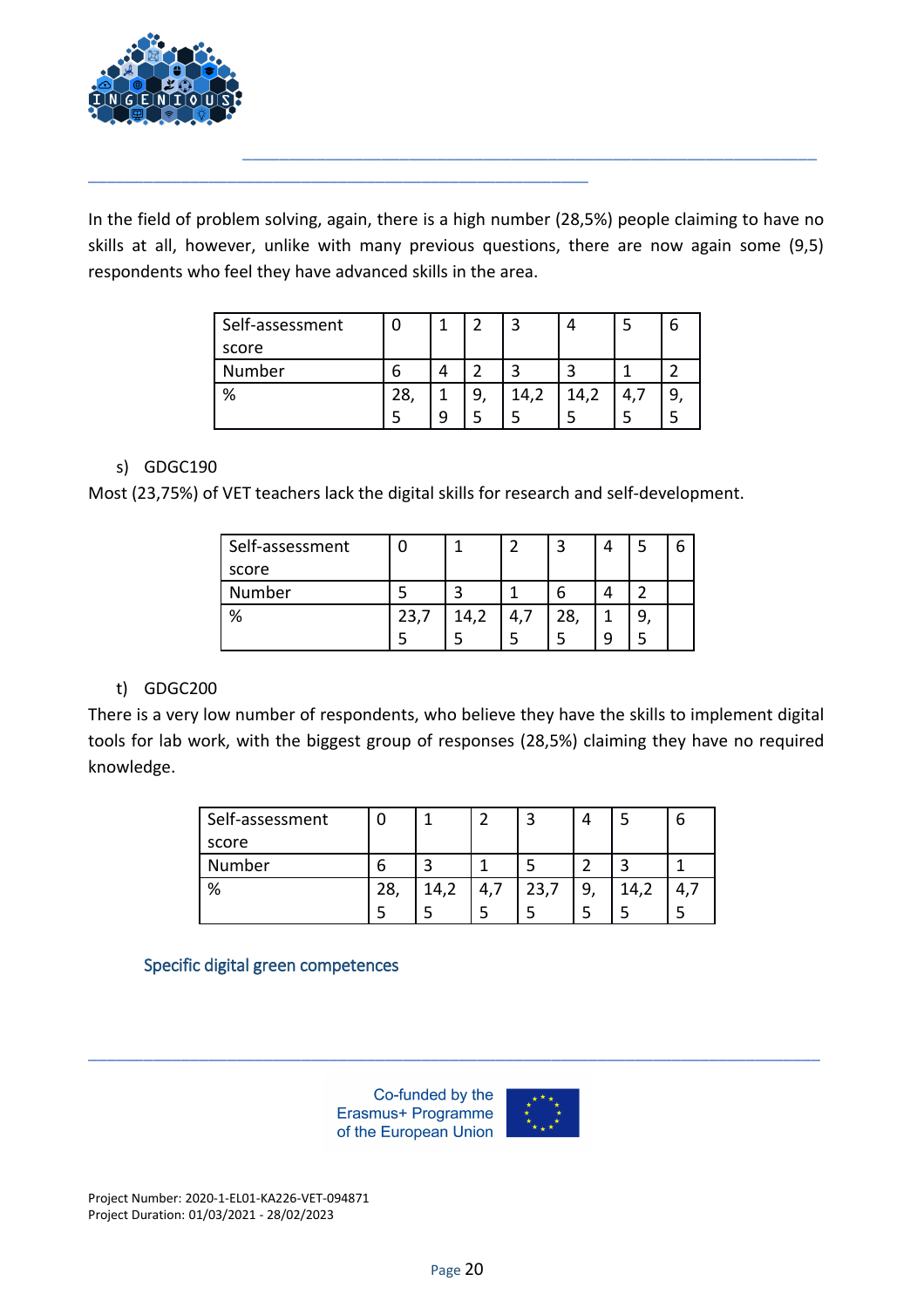

In the field of specific digital green competences, each of the 3 surveys had different questions. Therefore, the analysis will be divided into 3 groups (based on the questions in the survey).

\_\_\_\_\_\_\_\_\_\_\_\_\_\_\_\_\_\_\_\_\_\_\_\_\_\_\_\_\_\_\_\_\_\_\_\_\_\_\_\_\_\_\_\_\_\_\_\_\_\_\_\_\_\_\_\_\_\_\_\_\_\_

As there were only 2 respondents for group 1 and group 3, it is not possible to determine a pattern, therefore only an overview is provided. However, with 17 respondents in group 2, a full analysis is provided.

Group 2 consists of 6 questions (SDGC250 – 300), connected to waste management.

\_\_\_\_\_\_\_\_\_\_\_\_\_\_\_\_\_\_\_\_\_\_\_\_\_\_\_\_\_\_\_\_\_\_\_\_\_\_\_\_\_\_\_\_\_\_\_\_\_\_\_\_\_\_

SDGC250 Most respondents (35,3%) have 0 knowledge in use of digital tools for reducing emissions from waste.

| Self-assessment |     |    |   |   |    |   | 6 |
|-----------------|-----|----|---|---|----|---|---|
| score           |     |    |   |   |    |   |   |
| Number          | n   |    |   |   |    |   |   |
| %               | 35, | 17 |   |   | 11 |   |   |
|                 |     | n  | o | 8 | ጸ  | 8 |   |

SDGC260 Most respondents (41,7%) have 0 knowledge in use of digital tools for reducing environmental pollution produced by farming.

| Self-assessment |           |    |  |   |  |
|-----------------|-----------|----|--|---|--|
| score           |           |    |  |   |  |
| Number          |           |    |  |   |  |
| %               | つつ<br>، ت | 11 |  |   |  |
|                 |           |    |  | n |  |

SDGC270 Most respondents (47,1%) have 0 knowledge in use of digital tools for water cleaning.

| Self-assessment |  |  |  |  |
|-----------------|--|--|--|--|
| score           |  |  |  |  |
| Number          |  |  |  |  |
| %               |  |  |  |  |

\_\_\_\_\_\_\_\_\_\_\_\_\_\_\_\_\_\_\_\_\_\_\_\_\_\_\_\_\_\_\_\_\_\_\_\_\_\_\_\_\_\_\_\_\_\_\_\_\_\_\_\_\_\_\_\_\_\_\_\_\_\_\_\_\_\_\_\_\_\_\_\_\_\_\_\_\_\_\_

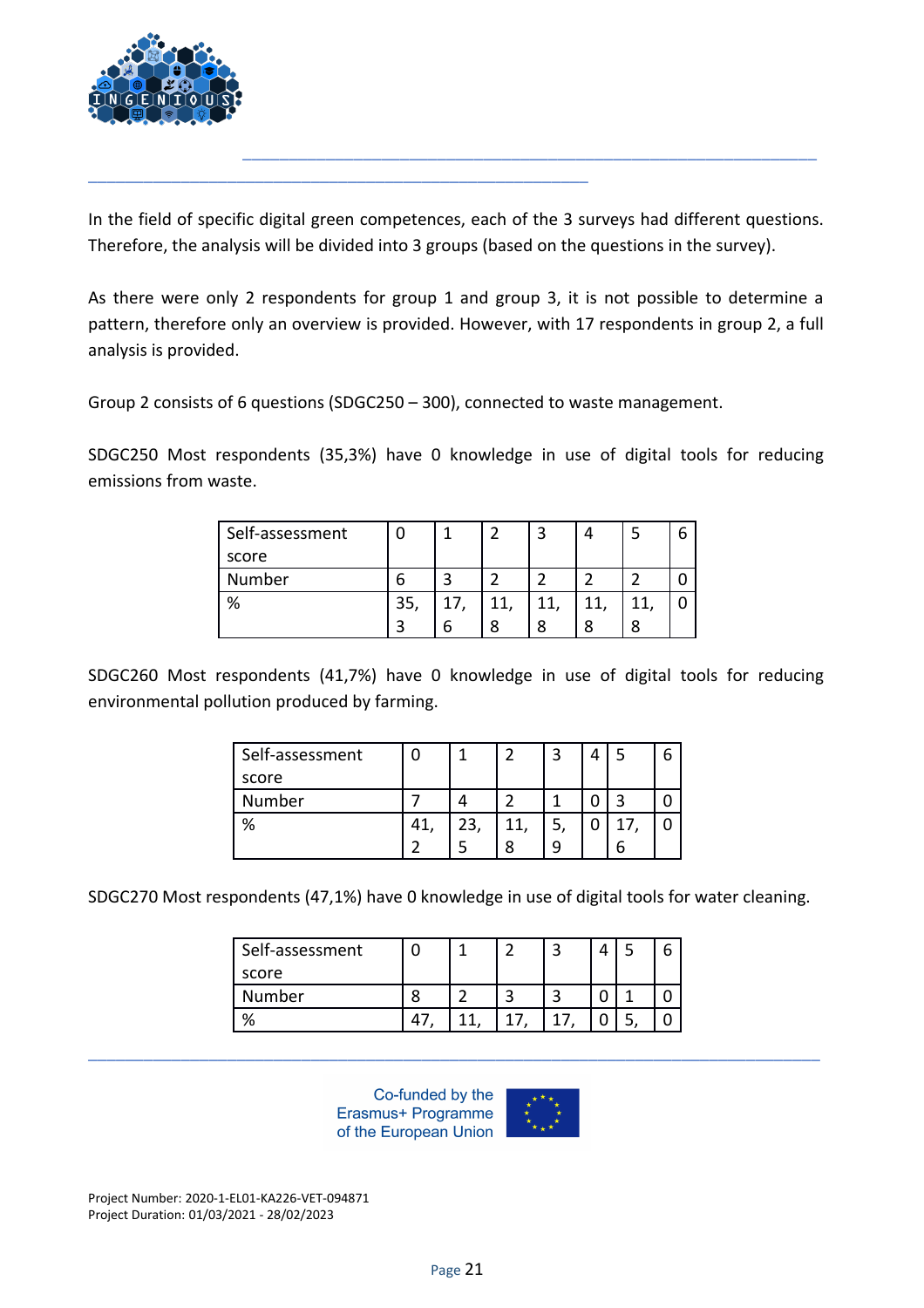



SDGC280 Most respondents (53,9%) have 0 knowledge in use of digital tools for air cleaning.

\_\_\_\_\_\_\_\_\_\_\_\_\_\_\_\_\_\_\_\_\_\_\_\_\_\_\_\_\_\_\_\_\_\_\_\_\_\_\_\_\_\_\_\_\_\_\_\_\_\_\_\_\_\_

| Self-assessment |     |    |    |    |  | 6 |
|-----------------|-----|----|----|----|--|---|
| score           |     |    |    |    |  |   |
| Number          |     |    |    |    |  |   |
| %               | 53, | 11 | 11 | 17 |  |   |
|                 | q   | 8  |    | n  |  |   |

SDGC290 Most respondents (53,9%) have 0 knowledge in use of digital tools for reduction of negative effects of climate change.

| Self-assessment |    |   |   | э<br>ب |     |   | 6 |
|-----------------|----|---|---|--------|-----|---|---|
| score           |    |   |   |        |     |   |   |
| Number          |    |   |   |        |     |   |   |
| %               | 53 |   |   |        | 11. |   |   |
|                 |    | q | Q | a      | Ω   | 8 |   |

SDGC300 Most respondents (53,9%) have 0 knowledge in use of digital tools for forecasting climate and weather change.

| Self-assessment |    |    |    |  | n |
|-----------------|----|----|----|--|---|
| score           |    |    |    |  |   |
| Number          |    |    |    |  |   |
| %               | 53 | 17 | 11 |  |   |
|                 |    | h  |    |  |   |

GROUP 1: In group 2 only 2 people provided answers. SDGC 130: *Optimisation of production 1 0 and 1 B2 digital technology user.* SDGC 140: *Transition to green ecosystems 1 0 and 1 B2 digital technology user.*

SDGC 150: *Green optimisation of work process 1 0 and 1 C1 digital technology user.*

Co-funded by the Erasmus+ Programme of the European Union



Project Number: 2020-1-EL01-KA226-VET-094871 Project Duration: 01/03/2021 - 28/02/2023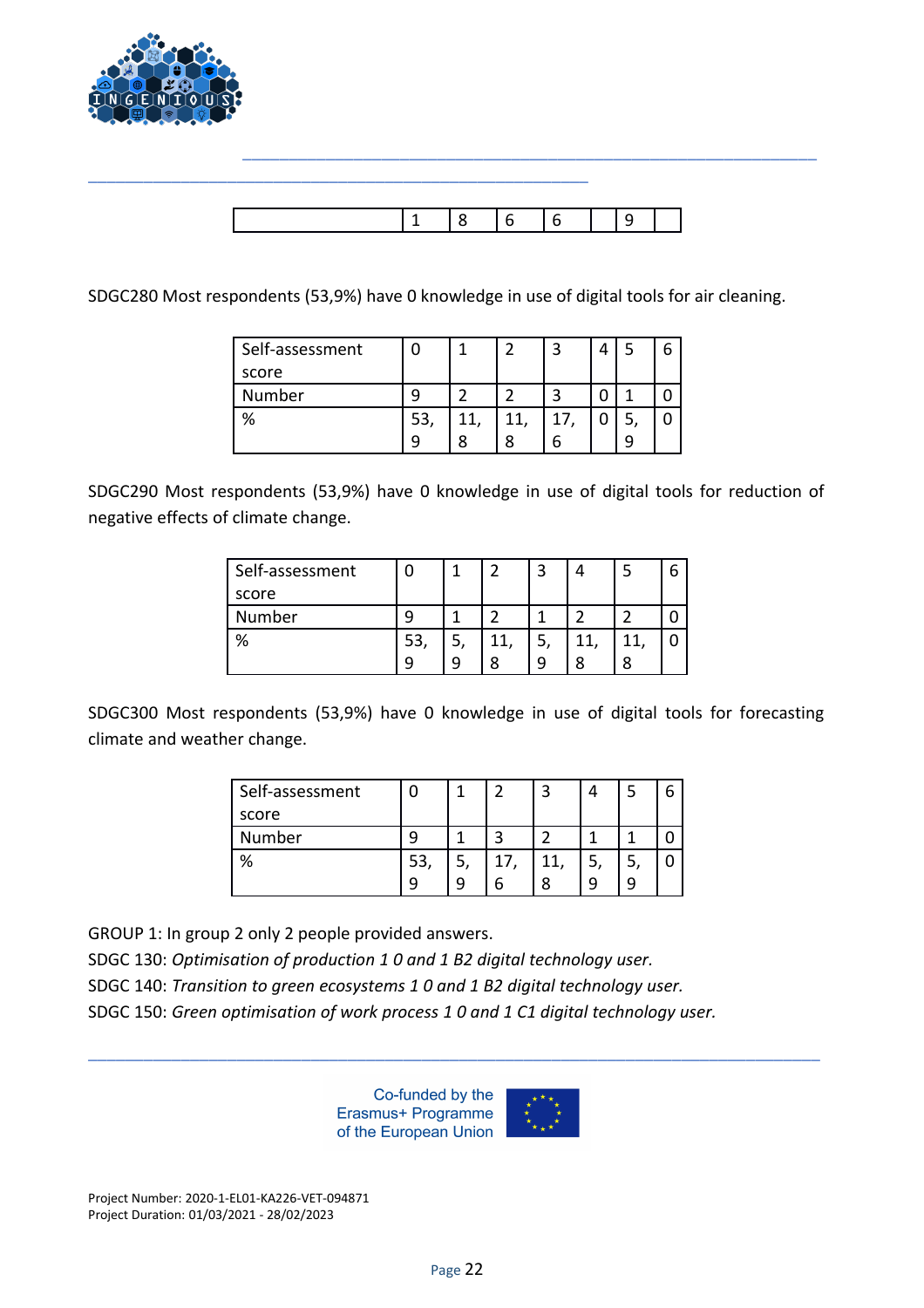

SDGC 160: *Technical support for green areas 1 0 and 1 B2 digital technology user.* SDGC 170: *Changes in green demand 1 0 and 1 B2 digital technology user.*

GROUP 3: In group 3 only 2 people provided answers.

As seen from answers below, the possible lack is in the areas SDGC 310, 320, 330, 340, 350, 360, and 450.

\_\_\_\_\_\_\_\_\_\_\_\_\_\_\_\_\_\_\_\_\_\_\_\_\_\_\_\_\_\_\_\_\_\_\_\_\_\_\_\_\_\_\_\_\_\_\_\_\_\_\_\_\_\_\_\_\_\_\_\_\_\_

*SDGC310: Green water management in farming 1 A2 and 1 B2 digital technology user.*

*SDGC320: Purification of waste water 2 A2 digital technology users.*

\_\_\_\_\_\_\_\_\_\_\_\_\_\_\_\_\_\_\_\_\_\_\_\_\_\_\_\_\_\_\_\_\_\_\_\_\_\_\_\_\_\_\_\_\_\_\_\_\_\_\_\_\_\_

*SDGC330: Classification of waste 2 B1 digital technology users.*

*SDGC340: Sorting waste 1 B1 and 1 B2 digital technology user.*

*SDGC350: Special treatment of waste 2 A2 digital technology users.*

*SDGC360: Integration of renewable sources 1 A2 and 1 B2 digital technology user.*

*SDGC370: Green materials in construction 2 C1 digital technology users.*

*SDGC380: Green processes in construction 1 B2 and 1 C1 digital technology user.*

*SDGC390: Integration of non-renewable sources 2 B2 digital technology users.*

*SDGC400: Chain of reuse of resources 2 C1 digital technology users.*

*SDGC410: Material recycling 2 C1 digital technology users.*

*SDGC420: Managing recycling process 1 B2 and 1 C1 digital technology user.*

*SDGC430: Cultivating turf 2 B1 digital technology users.*

*SDGC440: Sustainable management of soil 1 B1 and 1 B2 digital technology user.*

*SDGC450: Green farming 1 A2 and 1 B1 digital technology user.*

*SDGC460: Recognition of nutrient value of eco product 1 B2 and 1 C1 digital technology user.*

*SDGC470: Managing nutrient value 1 B2 and 1 C1 digital technology user.*

*SDGC480: Preservation of farming land 1 B1 and 1 B2 digital technology user.*

*SDGC490: Managing invasive species 2 B2 digital technology users.*

## 1-2.2 Collation, comparison and systematization of information

Overall, there is a belief that VET providers posses the specific knowledge to use digital technologies, or to be able to learn how to apply them. They feel comfortable enough using them, however, if it is not required, they do not develop it as a skill.

\_\_\_\_\_\_\_\_\_\_\_\_\_\_\_\_\_\_\_\_\_\_\_\_\_\_\_\_\_\_\_\_\_\_\_\_\_\_\_\_\_\_\_\_\_\_\_\_\_\_\_\_\_\_\_\_\_\_\_\_\_\_\_\_\_\_\_\_\_\_\_\_\_\_\_\_\_\_\_

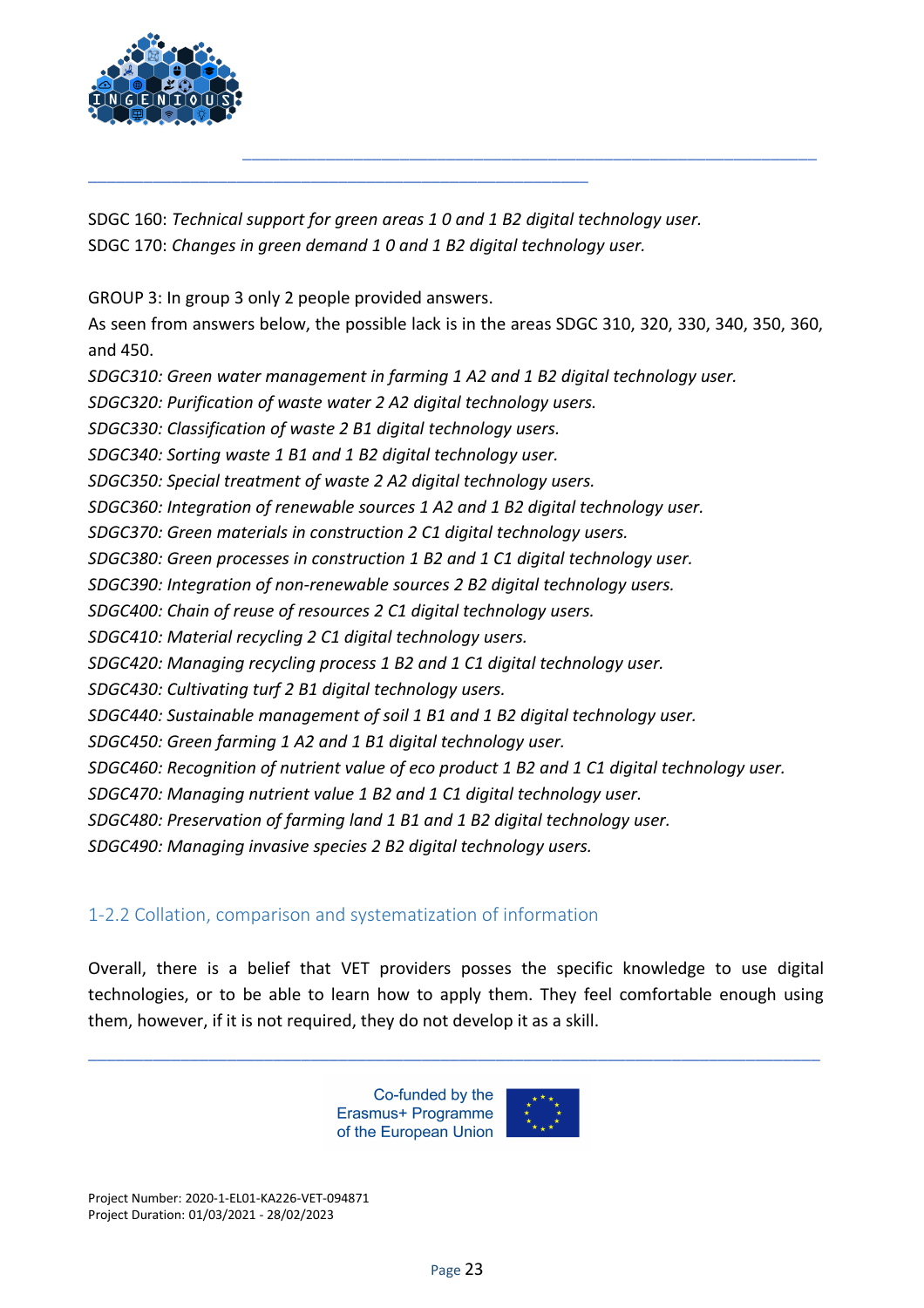

According to their own assessment, they are relatively well prepared for using digital skills, however, when it comes to application, they are not applying it, or the areas of their work do not include the fields covered in questions (such as procurement, reduction of air pollution, and similar).

\_\_\_\_\_\_\_\_\_\_\_\_\_\_\_\_\_\_\_\_\_\_\_\_\_\_\_\_\_\_\_\_\_\_\_\_\_\_\_\_\_\_\_\_\_\_\_\_\_\_\_\_\_\_\_\_\_\_\_\_\_\_

## 1-2.3 Generating a report with visual diagrams

\_\_\_\_\_\_\_\_\_\_\_\_\_\_\_\_\_\_\_\_\_\_\_\_\_\_\_\_\_\_\_\_\_\_\_\_\_\_\_\_\_\_\_\_\_\_\_\_\_\_\_\_\_\_

The situation shows, that VET providers most likely do not use digital technologies in situations not related to their work.

This is further supported by the overall sentiment among the pedagogical staff in Slovenia, that often it's the students themselves, who are teaching teachers how to use digital technologies. Nevertheless, in the fields where they are applying digital technologies more often, the teachers are more confident in their level of digital competence.

## **Example: What is your level of digital teaching competence?**

*2 C2 level users – 0 A1 level users*

T10. Kakšna je vaša stopnja digitalnih kompetence (A1 - začetnik; C2 - napredni uporabnik) 17 odgovorov



At the same time, there are areas where teachers have no competence at all, therefore they also lack digital competence – not because they are lacking digital competences in the area, but

\_\_\_\_\_\_\_\_\_\_\_\_\_\_\_\_\_\_\_\_\_\_\_\_\_\_\_\_\_\_\_\_\_\_\_\_\_\_\_\_\_\_\_\_\_\_\_\_\_\_\_\_\_\_\_\_\_\_\_\_\_\_\_\_\_\_\_\_\_\_\_\_\_\_\_\_\_\_\_

Co-funded by the Erasmus+ Programme of the European Union

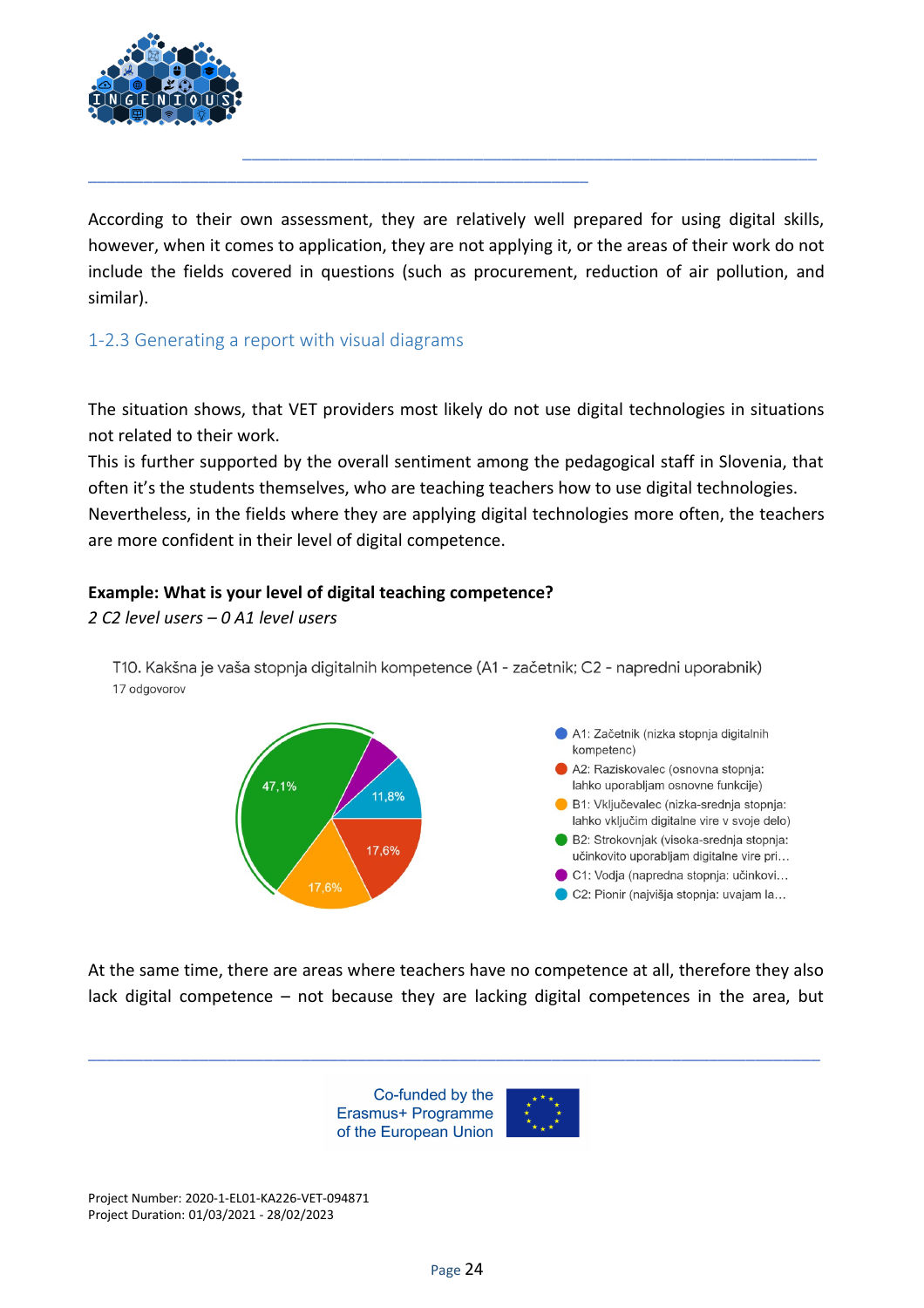

because that area is outside of their pedagogical work and they lack any competence in that area.

\_\_\_\_\_\_\_\_\_\_\_\_\_\_\_\_\_\_\_\_\_\_\_\_\_\_\_\_\_\_\_\_\_\_\_\_\_\_\_\_\_\_\_\_\_\_\_\_\_\_\_\_\_\_\_\_\_\_\_\_\_\_

## **Example: I use digital tools for copyright and licensing**

*0 C2 level users – 3 A1 level users*

A1: Začetnik (nizka stopnja digitalnih kompetenc) 11,8% A2: Raziskovalec (osnovna stopnja: 23,5% lahko uporabljam osnovne funkcije) 11.89 B1: Vključevalec (nizka-srednja stopnja: lahko vključim digitalne vire v svoje delo) B2: Strokovnjak (visoka-srednja stopnja: 17,6% učinkovito uporabljam digitalne vire pri... 35.3% C1: Vodja (napredna stopnja: učinkovi... C2: Pionir (najvišja stopnja: uvajam la...

T70. Digitalna orodja uporabljam za avtorsko zaščito in licenciranje 17 odgovorov

\_\_\_\_\_\_\_\_\_\_\_\_\_\_\_\_\_\_\_\_\_\_\_\_\_\_\_\_\_\_\_\_\_\_\_\_\_\_\_\_\_\_\_\_\_\_\_\_\_\_\_\_\_\_

Also, and this is more important, we can observe that except for communication, there are always respondents claiming to have no digital skills in the area, therefore a general lack of skills is evident.

Additionally, communication is the only area, where there were more than 50% of responses that claim they have C1 or C2 level of digital knowledge.

This clearly indicated the need for improvement of digital competences in the target group that provided survey feedback. However, as that is a group of only 21 people, it is far from being representative on the national level, although based on experience, it seems possible that competences that are not directly required in the field of work are lacking, unless there is a strong personal drive to increase the personal level of knowledge.

\_\_\_\_\_\_\_\_\_\_\_\_\_\_\_\_\_\_\_\_\_\_\_\_\_\_\_\_\_\_\_\_\_\_\_\_\_\_\_\_\_\_\_\_\_\_\_\_\_\_\_\_\_\_\_\_\_\_\_\_\_\_\_\_\_\_\_\_\_\_\_\_\_\_\_\_\_\_\_

Co-funded by the Erasmus+ Programme of the European Union

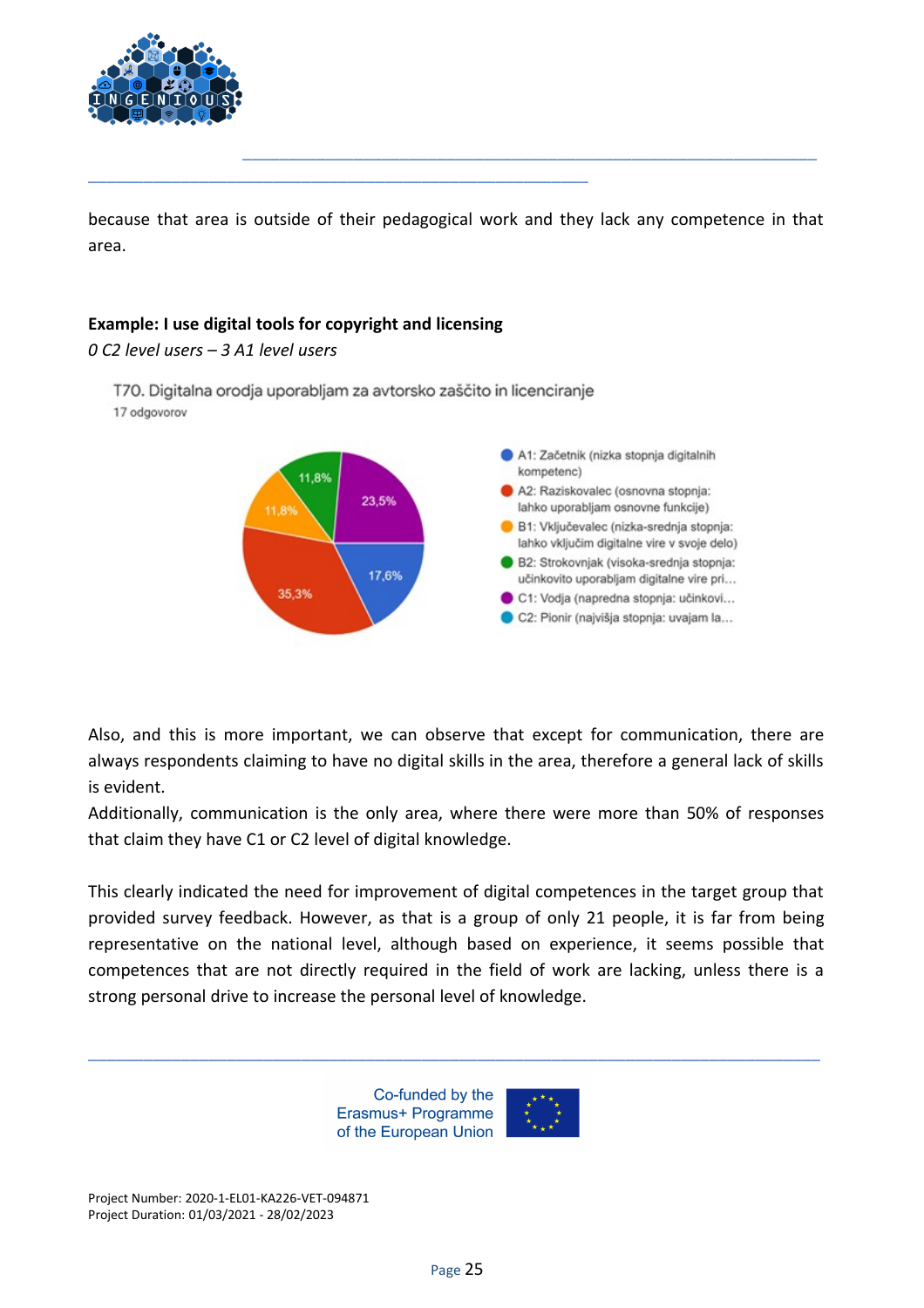

**APPENDICES** 

Co-funded by the<br>Erasmus+ Programme of the European Union

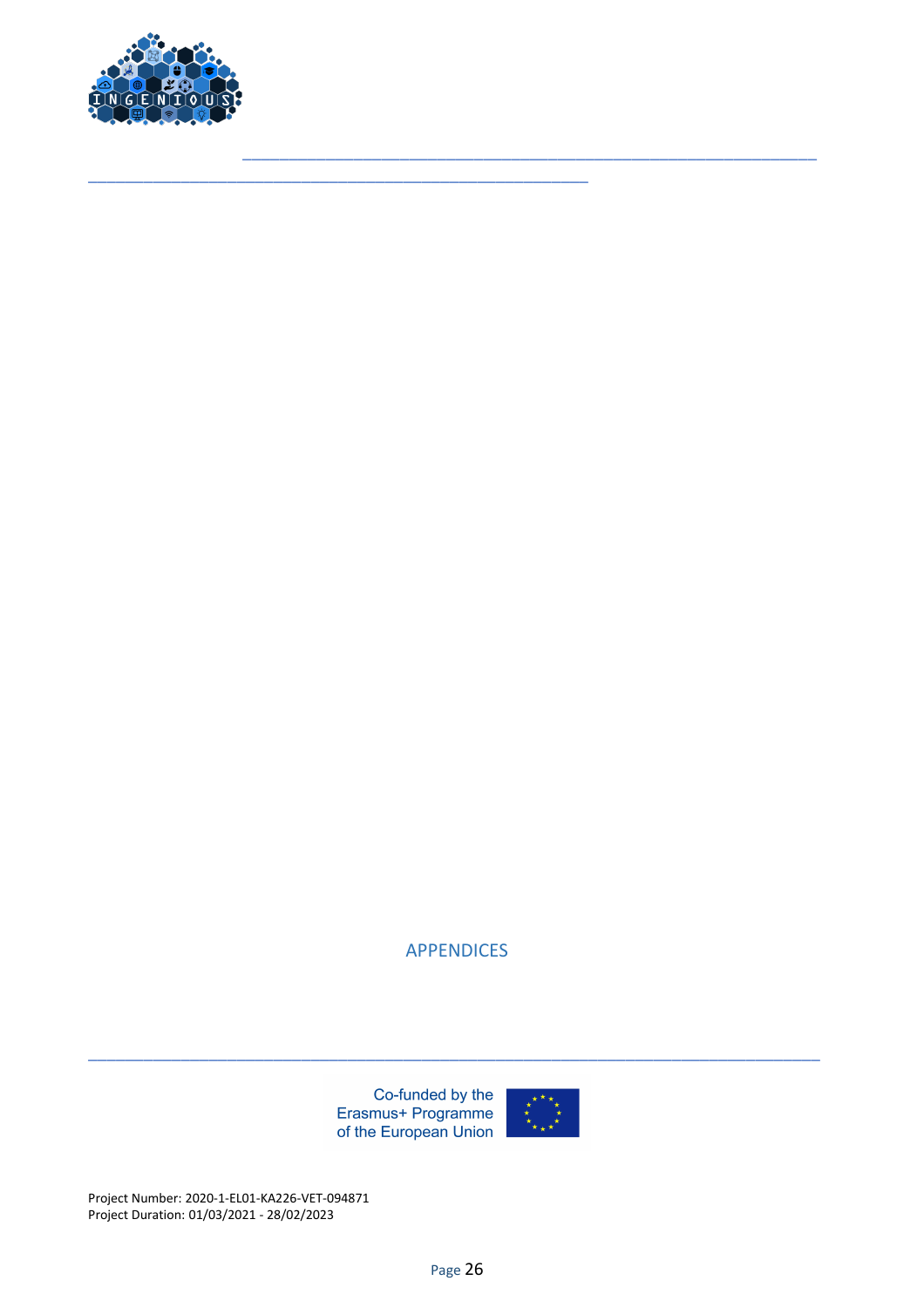

Co-funded by the<br>Erasmus+ Programme<br>of the European Union

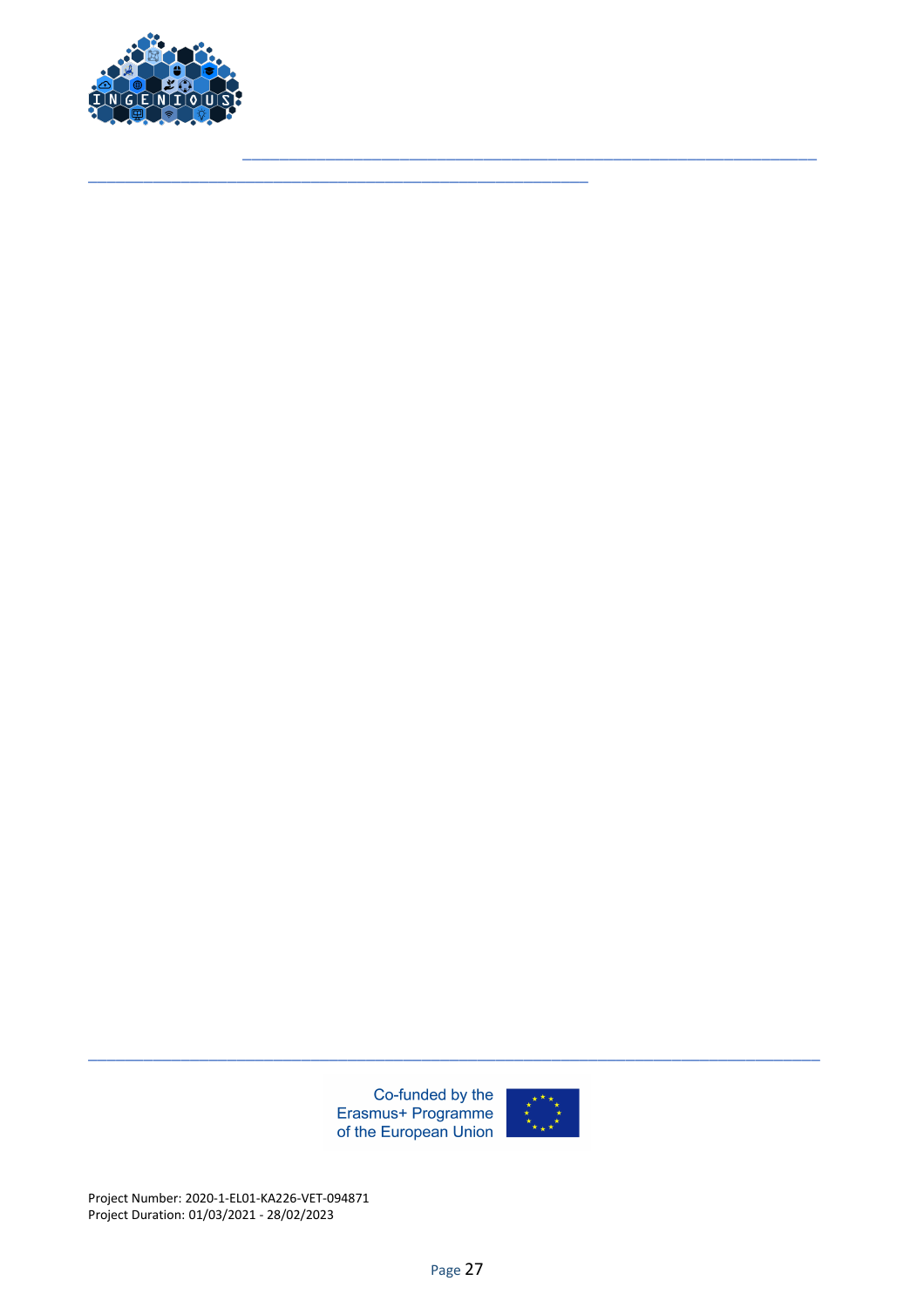

#### APPENDIX I. General information on national reports

\_\_\_\_\_\_\_\_\_\_\_\_\_\_\_\_\_\_\_\_\_\_\_\_\_\_\_\_\_\_\_\_\_\_\_\_\_\_\_\_\_\_\_\_\_\_\_\_\_\_\_\_\_\_\_\_\_\_\_\_\_\_

#### 1. Survey aim and justification

\_\_\_\_\_\_\_\_\_\_\_\_\_\_\_\_\_\_\_\_\_\_\_\_\_\_\_\_\_\_\_\_\_\_\_\_\_\_\_\_\_\_\_\_\_\_\_\_\_\_\_\_\_\_

The aim of the survey was to assess greening and green digital skills of VET instructors. The following reasons justified the aim: to determine the readiness of VET staff for teaching online, to identify gaps in VET skills for further professional development, to recruit properly qualified VET staff, to assess VET instructors' professional and teaching competences, to design new courses on circular economy and specific green courses developing general greening competences and specific green competences of students through the spreading activation processes from teaching-to-student, etc.

#### 2. Survey design

The survey was designed on a set of courses administered by VET instructors in Greece, Italy, Bulgaria and Slovenia (table 1).

| Country  | Institution                               | <b>Courses</b>                                                        |
|----------|-------------------------------------------|-----------------------------------------------------------------------|
| Italy    | Higher Technical Institute                | <b>Energy Supply</b>                                                  |
|          | "Territory Energy Building Foundation"    |                                                                       |
|          | Higher Technical Institute                | Waste Management                                                      |
|          | "Territory Energy Building Foundation"    |                                                                       |
|          | High Technician Institute "Ignazio Calvi" | Agri Food Systems                                                     |
| Slovenia | <b>University of Maribor</b>              | Ecology Problems of Vehicle and Internal<br><b>Combustion Engines</b> |
|          |                                           | Sensible Use of Energy                                                |
|          |                                           | <b>Technological and Waste Waters</b>                                 |
|          | University of Nova Gorica                 | <b>Environment and Agriculture</b>                                    |
|          |                                           | <b>Environmental Impact Assessment</b>                                |
|          |                                           | Land Ecosystems                                                       |
|          |                                           | <b>Environmentally Friendly Technologies</b>                          |
|          | <b>Environment Protection College</b>     | <b>Waste Management</b>                                               |
|          |                                           | <b>Rational Energy Use</b>                                            |
|          |                                           | Development of Sustainable Products, Services                         |
|          |                                           | and Processes                                                         |
|          |                                           | <b>Waste Water Treatment</b>                                          |
|          | School Centre Ptuj                        | School for economy, tourism and agriculture                           |
|          |                                           | School of Electrical and Computer Engineering                         |

Table 1. Countries and course descriptions

Co-funded by the Erasmus+ Programme of the European Union



Project Number: 2020-1-EL01-KA226-VET-094871 Project Duration: 01/03/2021 - 28/02/2023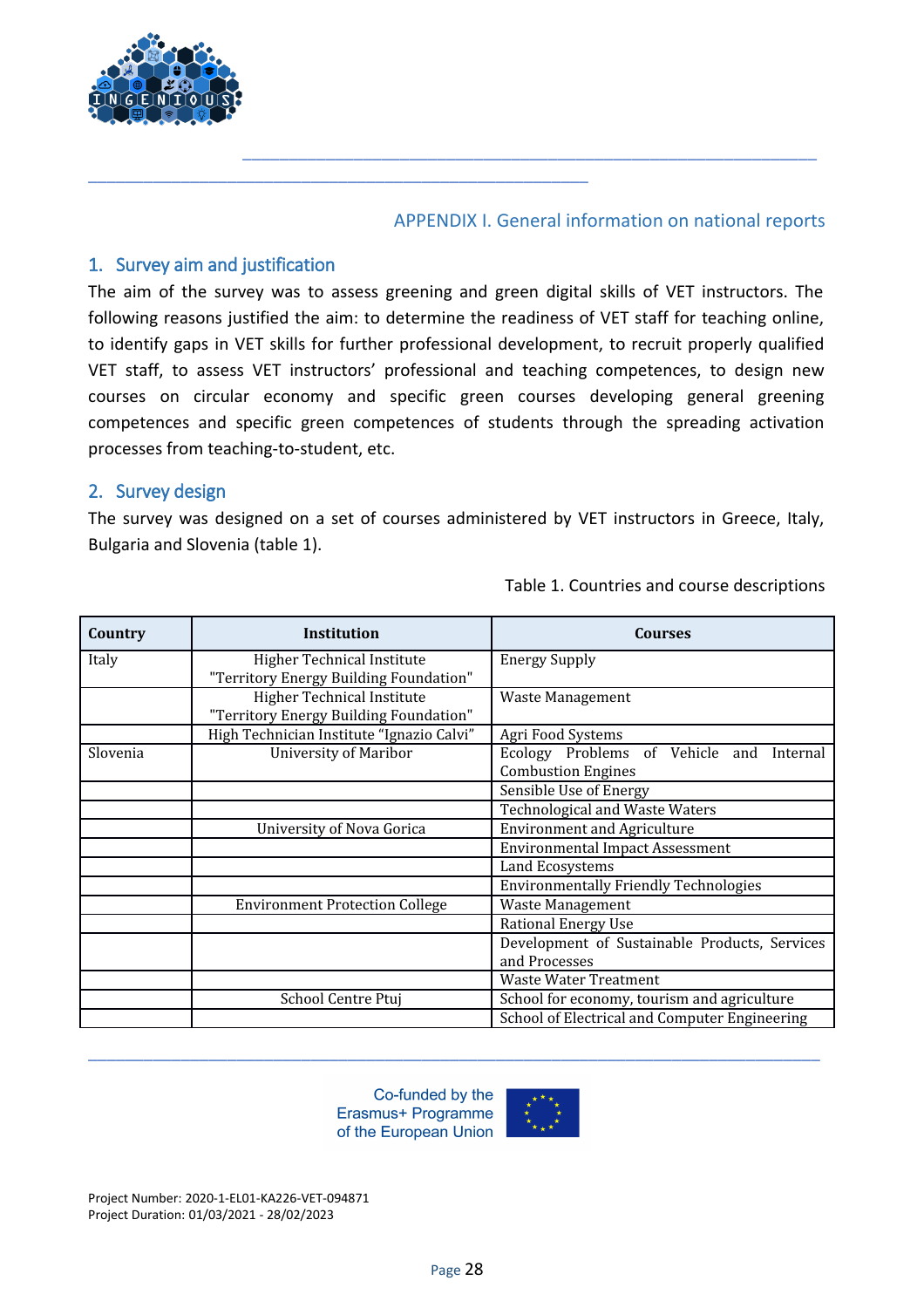

| <b>Bulgaria</b> | Cleantech Bulgaria | Waste Management in the Construction Industry |
|-----------------|--------------------|-----------------------------------------------|
|                 | Cleantech Bulgaria | Transition towards Circular Economy as a New  |
|                 |                    | <b>Business Opportunity</b>                   |

\_\_\_\_\_\_\_\_\_\_\_\_\_\_\_\_\_\_\_\_\_\_\_\_\_\_\_\_\_\_\_\_\_\_\_\_\_\_\_\_\_\_\_\_\_\_\_\_\_\_\_\_\_\_\_\_\_\_\_\_\_\_

Almost all course descriptions contained skills, knowledge and competences that could be applied to any course and any profession, on the one hand, and on the other hand, courses that were specific to the given course and profession. The former courses laid the foundation for competences labelled as *general greening digital competences*, whereas the latter courses provided the information on *specific green digital competences*. These different types of competences were introduced into two separate sections of the survey – Sections 4 and 5, respectively, bearing identical labels. Section 4 "General Greening Digital Competences" was partly consistent with the European framework "Digital Competences" (DigComp), which was designed for commercial applications.

The survey contained also other sections. Section 1 provided general information on the survey, such as the survey goal and data processing information. Section 2 collected general information on participants, such as their work experience and country of teaching. Section 3 focused on obtaining general information on teaching competences. This section was designed by integrating general provisions of the European framework "Digital Competences for Educators" (DigCompEdu) and the obtained course descriptions.

The summary of the survey blocks is provided in table 2.

Table 2. Survey blocks

| <b>Block #</b> | <b>Block title</b>           | <b>Block areas</b>                                  | <b>Number of</b><br>questions |
|----------------|------------------------------|-----------------------------------------------------|-------------------------------|
| Section 1      | General information about    | Survey goal<br>$\bullet$                            | 0                             |
|                | the survey                   | Data privacy statement                              |                               |
| Section 2      | General questions about you  | Work experience<br>$\bullet$                        |                               |
| Section 3      | Teaching digital competences | Designing the teaching content<br>٠                 |                               |
|                |                              | Creating engagement with students and<br>colleagues |                               |
|                |                              | Facilitating students' independent learning<br>٠    |                               |
|                |                              | Communication                                       |                               |
|                |                              | Assessment                                          |                               |

\_\_\_\_\_\_\_\_\_\_\_\_\_\_\_\_\_\_\_\_\_\_\_\_\_\_\_\_\_\_\_\_\_\_\_\_\_\_\_\_\_\_\_\_\_\_\_\_\_\_\_\_\_\_\_\_\_\_\_\_\_\_\_\_\_\_\_\_\_\_\_\_\_\_\_\_\_\_\_

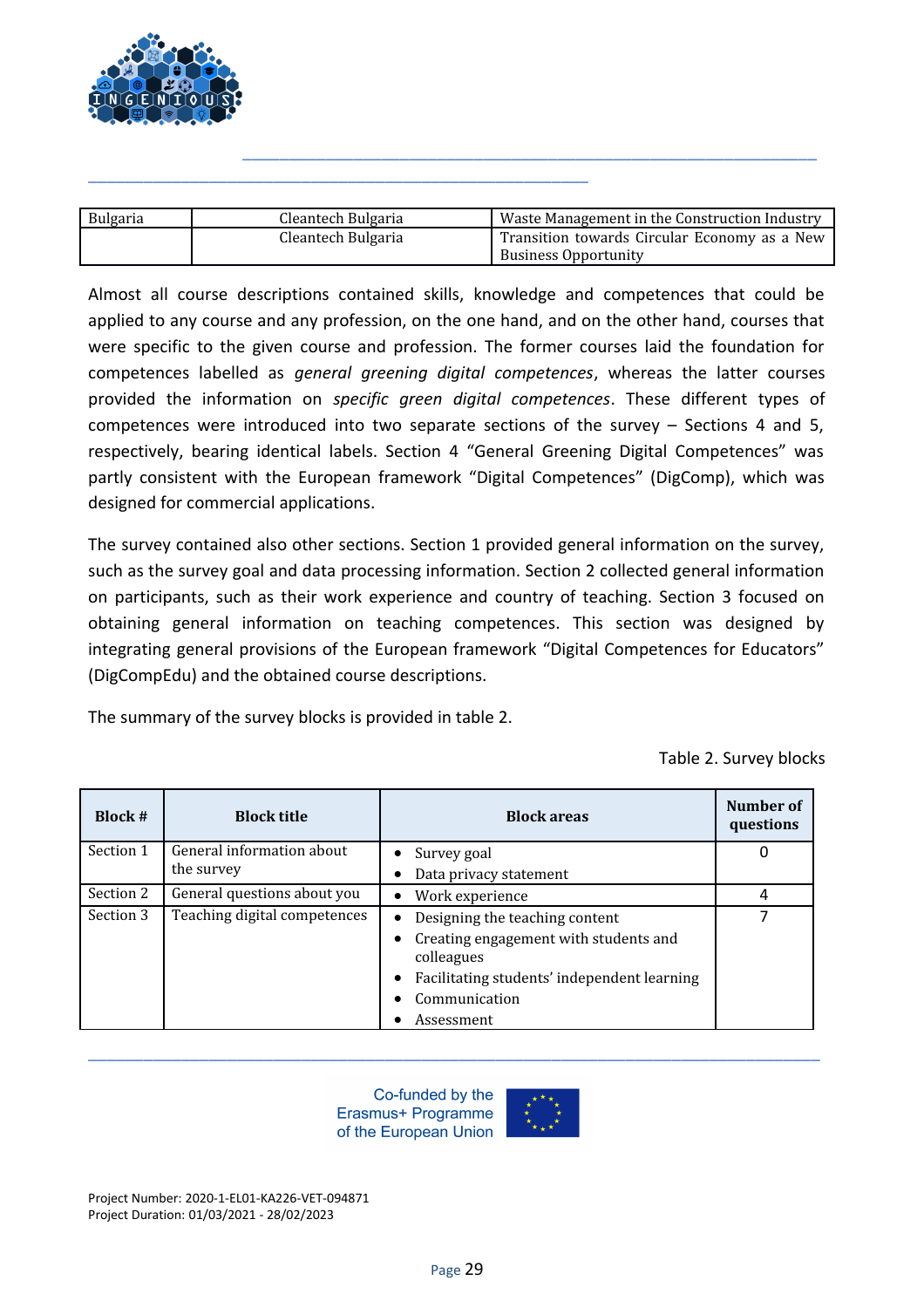

|           |                                                               | Copyright and licensing                                                                                                                                                                                                                                                                                                                                                     |    |
|-----------|---------------------------------------------------------------|-----------------------------------------------------------------------------------------------------------------------------------------------------------------------------------------------------------------------------------------------------------------------------------------------------------------------------------------------------------------------------|----|
| Section 4 | General digital greening<br>competences for<br>sustainability | Data collection and use<br>Work flow management for efficiency and<br>transparency<br>Communication<br>Financial and legal aspects<br>Research and development                                                                                                                                                                                                              | 20 |
| Section 5 | Specific digital green<br>competences                         | Overall agriculture management<br>Supply chain and transport, including<br>drones<br>Manufacturing<br>Energy production and management<br>Reducing pollution and negative effects of<br>climate change<br>Use of resources (water management,<br>waste management, management of<br>integrated resources, management of<br>recycled materials, land and soil<br>management) | 49 |

\_\_\_\_\_\_\_\_\_\_\_\_\_\_\_\_\_\_\_\_\_\_\_\_\_\_\_\_\_\_\_\_\_\_\_\_\_\_\_\_\_\_\_\_\_\_\_\_\_\_\_\_\_\_\_\_\_\_\_\_\_\_

The answers were collected via the multiple choice or Linkert scale questions. The Linkert scale questions ranged from 1 to 5 and 0 to 6 and were aligned with the level of competences (table 3).

| Range of competence levels     |                                |  |  |  |
|--------------------------------|--------------------------------|--|--|--|
| $1 - 5$                        | Օ - 6                          |  |  |  |
| 1 - lack of knowledge          | 0 - lack of knowledge          |  |  |  |
| 2 - basic (A1-A2)              | $1 - basic (A1)$               |  |  |  |
| 3 - pre-intermediate (B1)      | 2 - elementary (A2)            |  |  |  |
| 4 - intermediate (B2)          | 3 - pre-intermediate (B1)      |  |  |  |
| 5 - upper intermediate (C1)    | 4 - intermediate (B2)          |  |  |  |
| 6 - advanced (proficient) (C2) | 5 - upper intermediate (C1)    |  |  |  |
|                                | 6 - advanced (proficient) (C2) |  |  |  |

## 3. Design of country-specific questionnaires

Since some questions of the survey were irrelevant to the needs of some countries, institutions and courses, each participant selected a set of questions for their unique course requirements. This resulted in shorter questionnaires. Each questionnaire contained all information and questions from Sections 1-3. These were Sections 4 and 5 that were not used in full. The resulted

\_\_\_\_\_\_\_\_\_\_\_\_\_\_\_\_\_\_\_\_\_\_\_\_\_\_\_\_\_\_\_\_\_\_\_\_\_\_\_\_\_\_\_\_\_\_\_\_\_\_\_\_\_\_\_\_\_\_\_\_\_\_\_\_\_\_\_\_\_\_\_\_\_\_\_\_\_\_\_

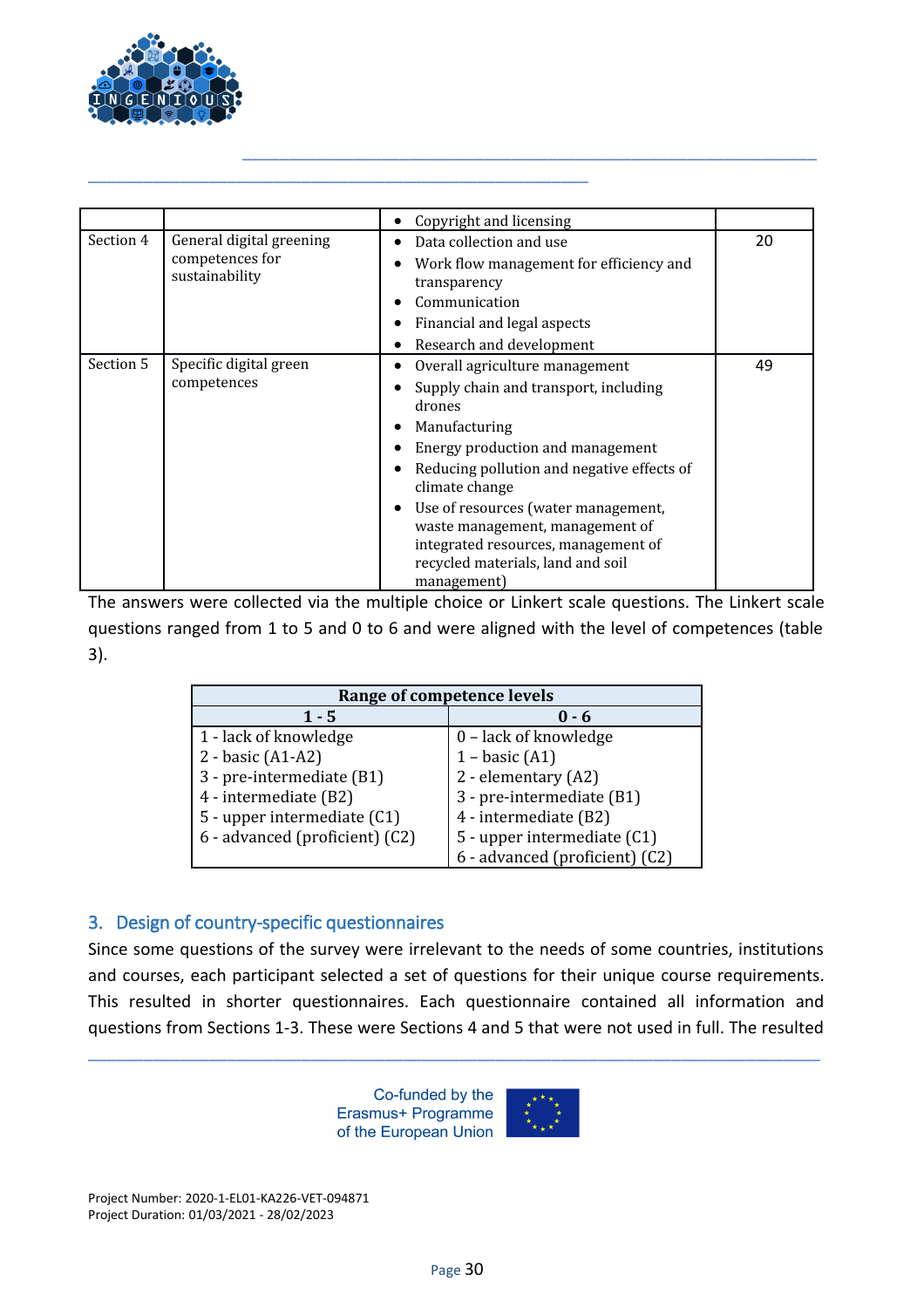

questionnaires were translated into local languages., whereas the master copy was translated into Latvian. More information on country-specific questionnaires and their results is available in country-specific appendices.

\_\_\_\_\_\_\_\_\_\_\_\_\_\_\_\_\_\_\_\_\_\_\_\_\_\_\_\_\_\_\_\_\_\_\_\_\_\_\_\_\_\_\_\_\_\_\_\_\_\_\_\_\_\_\_\_\_\_\_\_\_\_

## 4. Roles of participating institutions in the survey

\_\_\_\_\_\_\_\_\_\_\_\_\_\_\_\_\_\_\_\_\_\_\_\_\_\_\_\_\_\_\_\_\_\_\_\_\_\_\_\_\_\_\_\_\_\_\_\_\_\_\_\_\_\_

To represent the European scale of responses, a set of countries, represented by specific institutions, created and administered the survey (table 1).

| Country  | <b>Institution</b>          | <b>Responsibilities</b>                                  |
|----------|-----------------------------|----------------------------------------------------------|
| Latvia   | Transport and               | Creation of the surveys, translation of the surveys into |
|          | Telecommunication Institute | Latvian                                                  |
| Greece   | University of Ioannina      | Reviewer of the surveys, translation of the surveys into |
|          |                             | Greek, administration of the selected surveys to VET     |
|          |                             | instructors                                              |
| Italy    | Sistemi Formativi           | Reviewer of the surveys, translation of the surveys into |
|          | Confindustria               | Italian, administration of the selected surveys to VET   |
|          |                             | instructors                                              |
| Bulgaria | Cleantech Bulgaria          | Reviewer of the surveys, translation of the surveys into |
|          |                             | Bulgarian, administration of the selected surveys to VET |
|          |                             | instructors                                              |
| Slovenia | Styrian Technology Park     | Reviewer of the surveys, translation of the surveys into |
|          |                             | Slovenian, administration of the selected surveys to VET |
|          |                             | instructors                                              |

## **APPENDIX** II. Result data of surveys

- Excel files of surveys
- Tables and charts from Google. Drive surveys
- Charts, diagrams, etc., displaying the analysis of results from section 1.2.

Co-funded by the Erasmus+ Programme of the European Union



Project Number: 2020-1-EL01-KA226-VET-094871 Project Duration: 01/03/2021 - 28/02/2023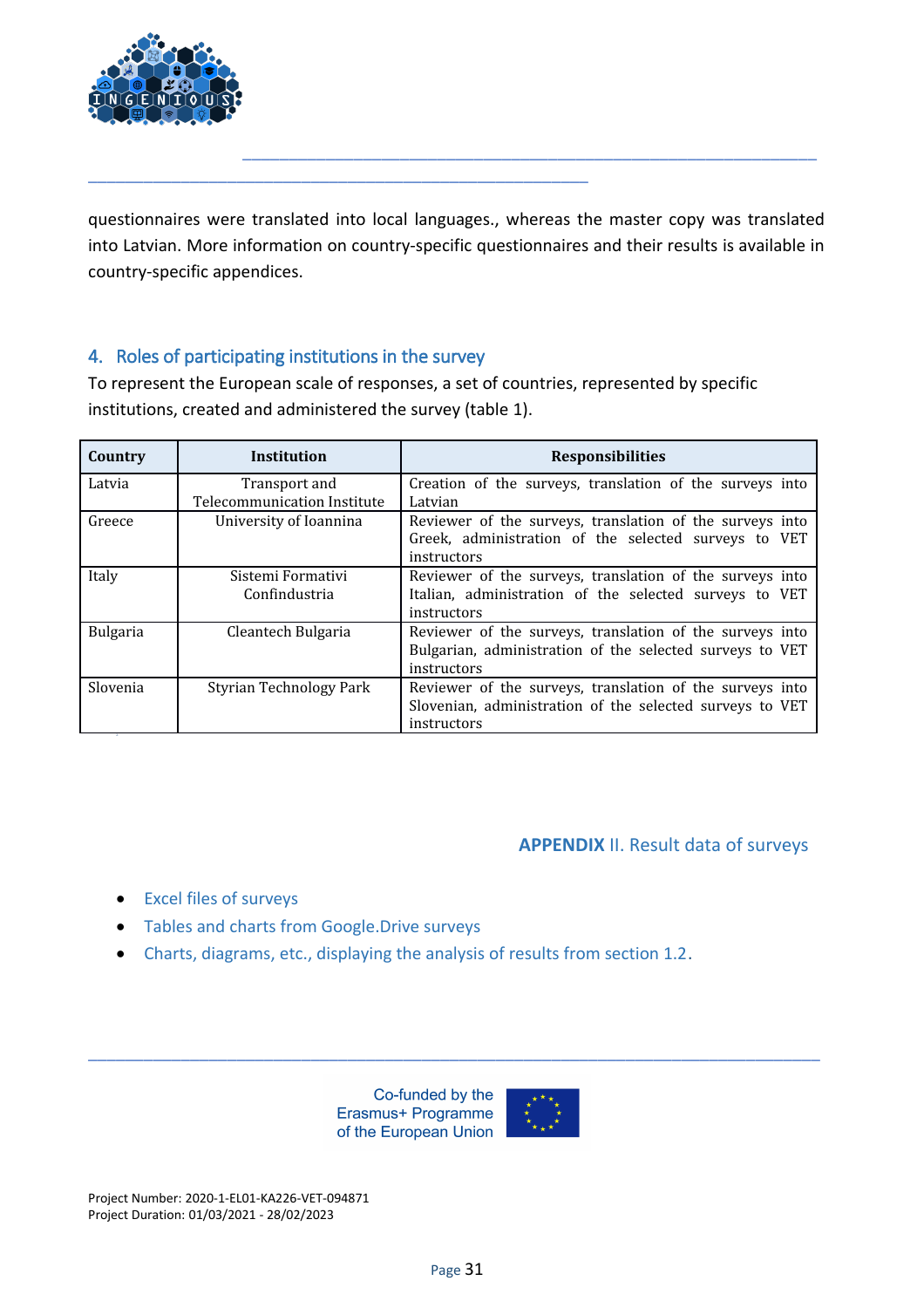

APPENDIX III. Requirements for the VOOC platform Requirements for the implementation of the surveys by the digital platform

\_\_\_\_\_\_\_\_\_\_\_\_\_\_\_\_\_\_\_\_\_\_\_\_\_\_\_\_\_\_\_\_\_\_\_\_\_\_\_\_\_\_\_\_\_\_\_\_\_\_\_\_\_\_\_\_\_\_\_\_\_\_

Co-funded by the Erasmus+ Programme of the European Union



Project Number: 2020-1-EL01-KA226-VET-094871 Project Duration: 01/03/2021 - 28/02/2023